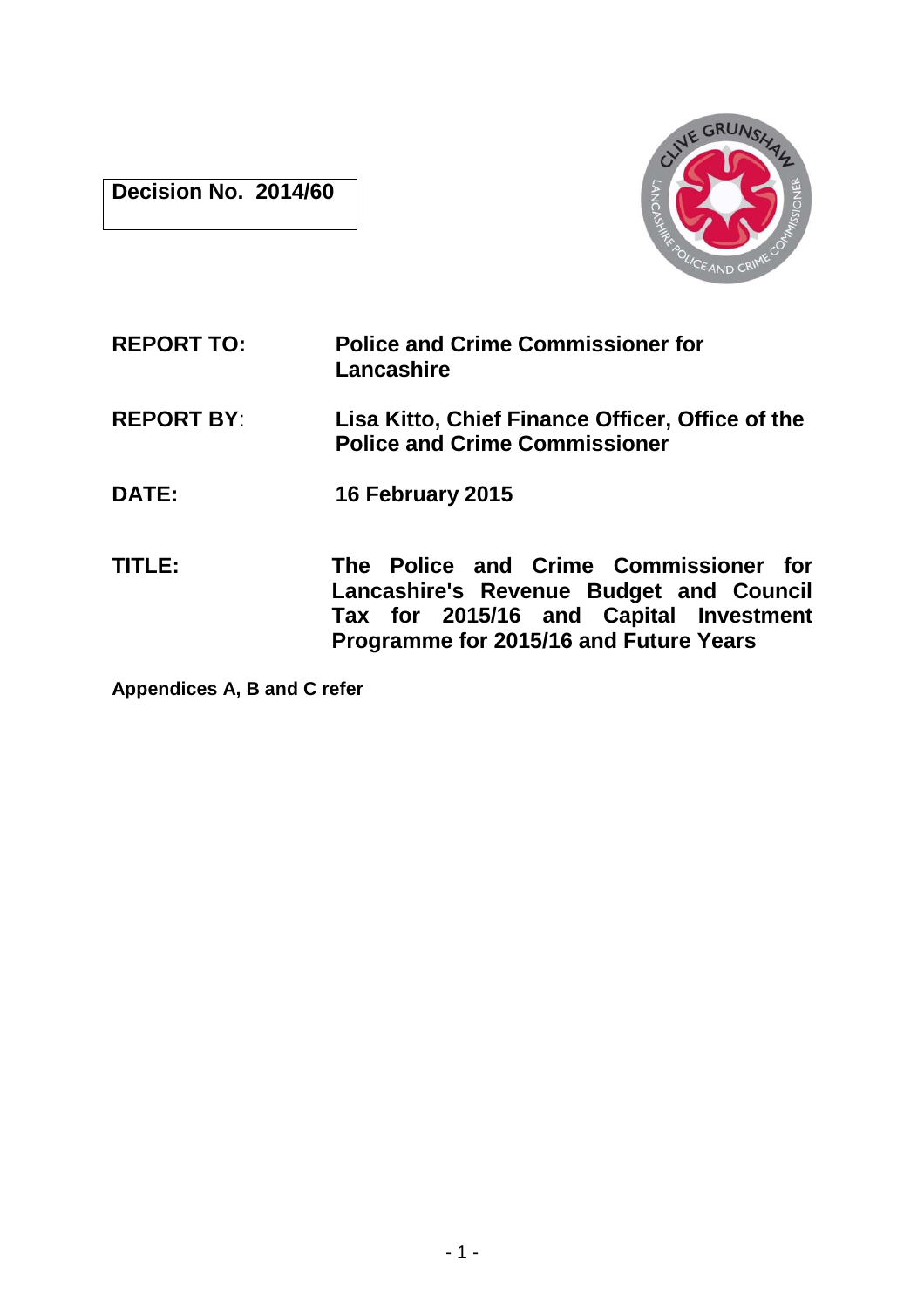# **EXECUTIVE SUMMARY**

Police and Crime Commissioners are required by the Local Government Finance Act (LGFA) 1992 to set a Budget Requirement and a Council Tax Requirement for 2015/16 and to issue a precept prior to 1st March 2015. The precept is the total budget requirement less formula funding, which for 2015/16 is the sum of Police Grant and DCLG formula funding.

This report provides all of the relevant information to assist the Commissioner in confirming the Revenue Budget, the Budget Requirement, Precept and Council Tax for 2015/16.

# **RECOMMENDATION**

The Commissioner is asked to

- Agree the efficiency savings, reductions in costs and cost pressures as set out in the report;
- Agree a council tax requirement/precept for 2015/16, and consequent Band D amount that is based on a 1.99% increase on 2014/15 levels;
- Approve a contribution from the Revenue budget of £1.638m to the Strategic Investment Reserve;
- Approve that the one-off resource realised from the 2014/15 council tax surplus of £1.090m be set aside in the earmarked Strategic Investment Reserve;
- Approve a net budget requirement for 2015/16 of £258.871m and consequent council tax requirement of £65.303m and Band D council tax of £159.06 as set out in Appendix 'A';
- Agree, on the basis of the above and the fixed ratios between valuation bands set by the Government, the Police and Crime Commissioner's council tax for each valuation as set out in Appendix 'B';
- Agree the 2015/16 delegated budget for the Constabulary and the Office of the Police and Crime Commissioner.
- Approve the 2015/16 and future years Capital programme and that £12.3m of reserves be committed to supporting the capital programme

# **Decision taken by the Police and Crime Commissioner for Lancashire:**

| Original decision, as set out in the<br>attached report, approved without<br>amendment<br>(please delete as appropriate) | <b>YES</b> | <b>NO</b> |  |
|--------------------------------------------------------------------------------------------------------------------------|------------|-----------|--|
|                                                                                                                          |            |           |  |

**Original decision required to be amended and decision as detailed below: The reasons for the amended decision are as detailed below:**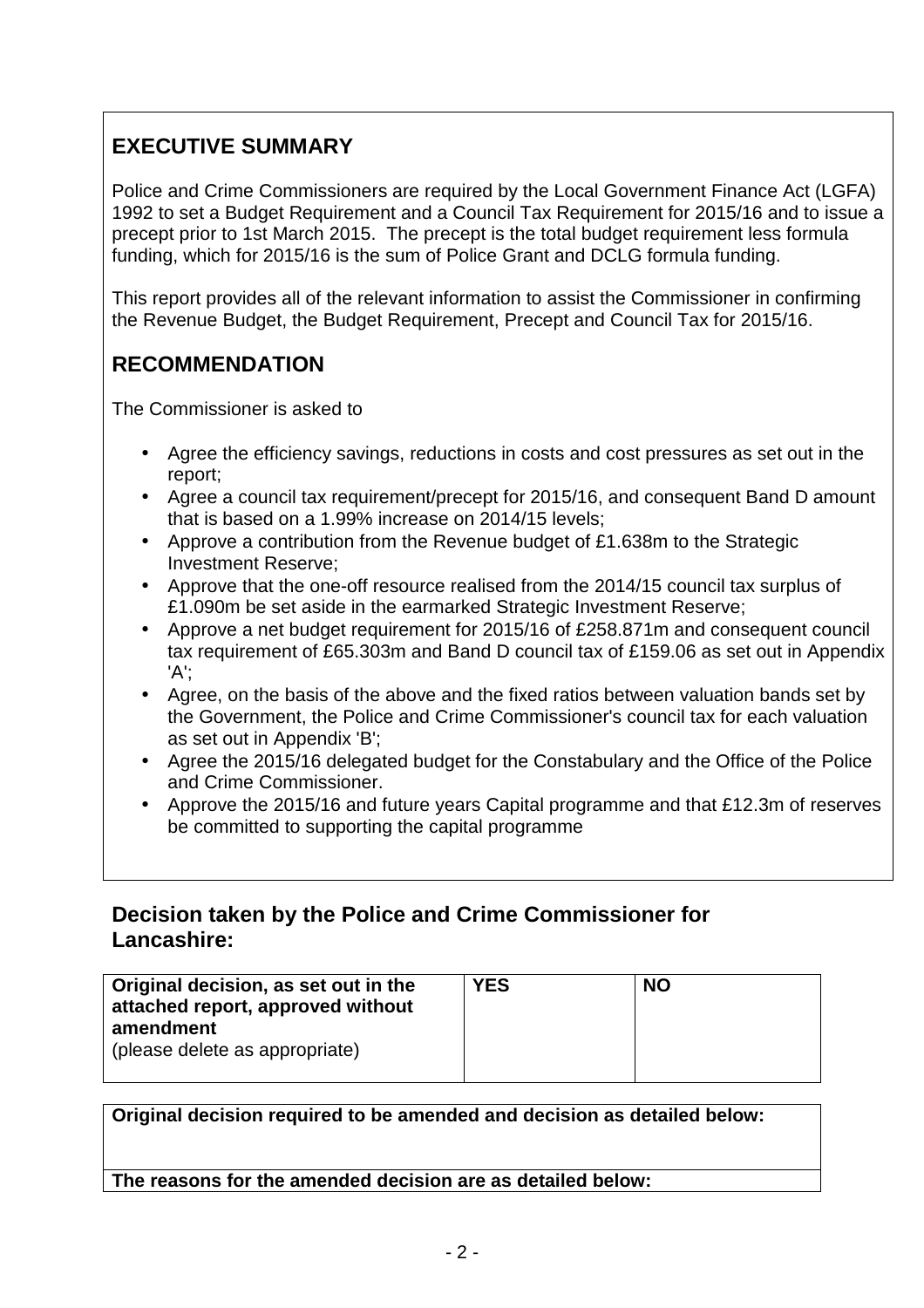# **Police and Crime Commissioner: Comments**

The PCC is asked to consider any personal / prejudicial interests he may have to disclose in relation to the matter under consideration in accordance with the law, the Nolan Principles and the Code of Conduct.

# **STATEMENT OF COMPLIANCE**

The recommendations are made further to legal advice from the Monitoring Officer and the Section 151 Officer has confirmed that they do not incur unlawful expenditure. They are also compliant with equality legislation.

| Signed:                              | Signed:               |
|--------------------------------------|-----------------------|
| <b>Police and Crime Commissioner</b> | <b>Chief Officer:</b> |
| Date:                                | Date:                 |
|                                      |                       |

| Signed:                | Signed:                       |
|------------------------|-------------------------------|
| <b>Chief Constable</b> | <b>Chief Finance Officer:</b> |
| Date:                  | Date:                         |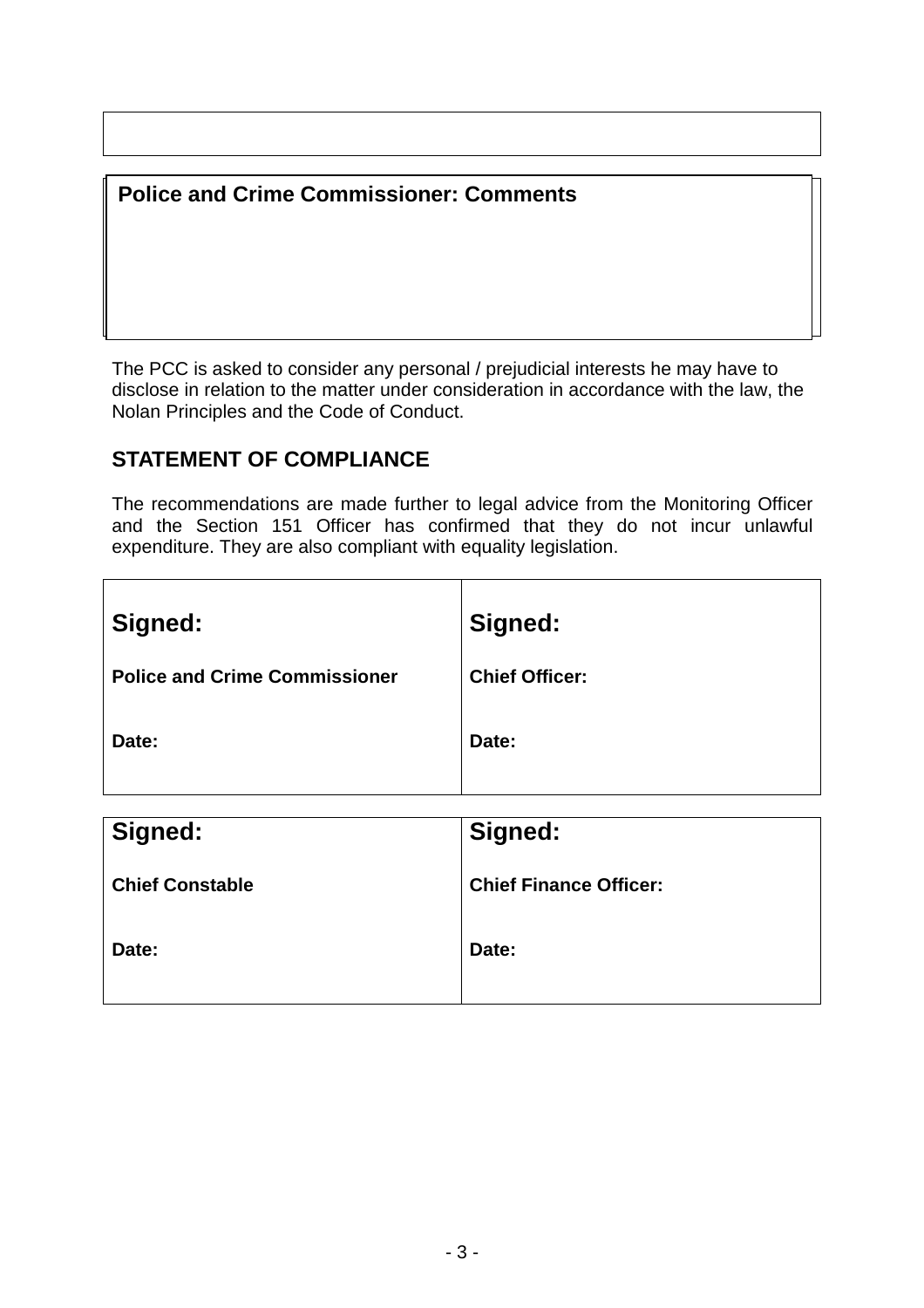#### **1. Background and Advice**

The Police and Crime Commissioner (PCC) for Lancashire is required under the Local Government Finance Act to set a budget requirement and a council tax requirement for 2015/16 and to issue a precept prior to 1 March 2015. The precept is the total budget requirement less the sum of DCLG formula funding and Police Grant. As part of the process Commissioners are required to consult their Police and Crime Panel on the proposed precept level and to take the recommendations of the panel into account before setting the final precept. This report sets out the:

- Revenue budget for 2015/16
- The Council tax for 2015/16
- A revised capital investment programme for 2015/16 and future years

In addition the report sets out the advice of the Commissioner's Chief Finance Officer on the robustness of the budget and the adequacy of the level of reserves as required by section 25 of the Local Government Act 2003.

### **2. Funding position**

The Police and Crime Commissioner's Medium Term Financial Strategy (MTFS) for the period 2015/16 to 2017/18 is framed in the context of the Chancellor's Autumn Statement published on 3 December 2014. The Chancellor was clear that reductions in central government departmental budgets would continue to fall until 2020/21 and would do so at the same rate as for the period 2010/11 to 2014/15.

In the period 2010/11 to 2014/15 funding for Police and Crime Commissioners has fallen by 20% in real terms (15.4% cash terms). On 4th February 2015 the Home Office announced the final Police Grant allocations for 2015/16 which identified a reduction in funding for Lancashire of £9.733m (4.8%) compared to 2014/15. This is £3.1m more than was originally forecast for 2015/16 and, based on this, a total reduction of £4.4m more than originally forecasted to the period 2017/18 is now expected.

The 2015/16 allocation to Lancashire reflects the impact of a reduction in the formula grant (£7.533m) and an increase in the amount top-sliced to support specific projects and functions nationally (£2.2m).

Over the last 2 years (2014/15 and 2015/16) a total of £4.16m has been top-sliced from the Lancashire budget to support these special projects and functions at a national level. These include Police Innovation Fund, Independent Police Complaints Commission (IPCC), and Her Majesty's Inspectorate of Constabularies (HMIC) together with some top-slices in 2015/16 for Police Special Grant and Major Projects (Replacement of Airwave Communication System, Home Office Biometrics and National Police Data Programme).

#### **3. Budget Process**

3.1 Medium Term Financial Strategy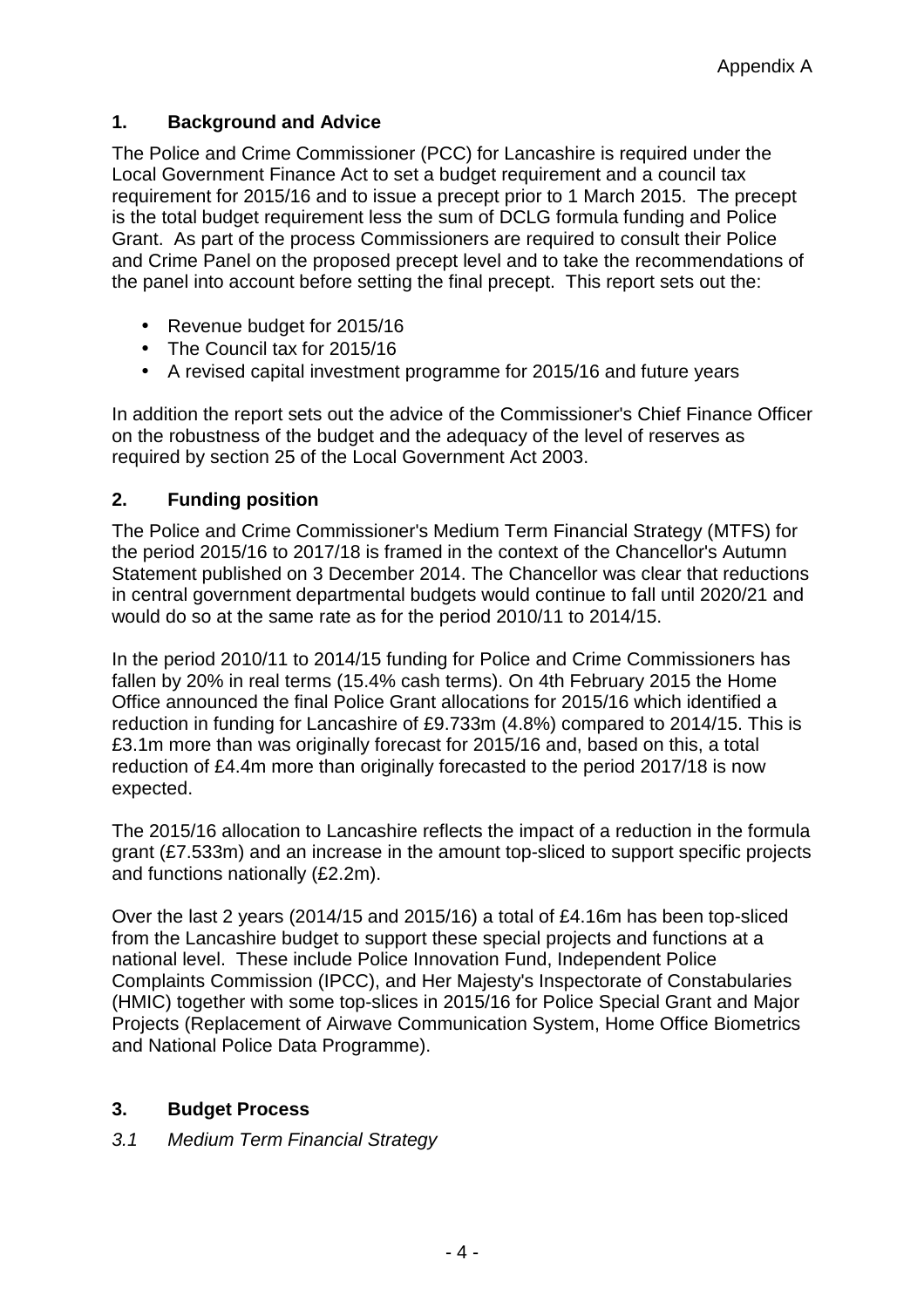Over recent years the Commissioner, in consultation with the Chief Constable, has continued to develop the Medium Term Financial Strategy (MTFS). The MTFS is based on information provided from central government regarding future funding together with assumptions on cost pressures including inflation and demand for services. From this, the level of savings required to deliver a balanced budget has been identified and the Commissioner and the Chief Constable are working together to develop options to drive out further efficiencies and deliver more savings in future years.

No information has been provided beyond 2015/16 so a planning assumption of a reduction of 3% per year to government funding in 2016/17 and 2017/18 has been used in the MTFS. This is still considered reasonable given the Chancellor's statement regarding future reductions to public spending.

In setting the 2014/15 budget, it was identified that further savings of £19.2m for the period 2015/16 to 2017/18 would be required. The Commissioner has updated this forecast to reflect the latest information available and, as a result, the gap has increased to £22.1m. This in turn, increased the overall level of savings to be delivered between 2011/12 and 2017/18 is £83.2m. Details on how this position has been reached is set out in paragraph 4.

As is always the case, the additional level of savings required in future years is dependent upon future funding announcements and financial settlements and therefore the figures quoted above are likely to change. However in his latest Autumn Statement the Chancellor has made it clear that the rate of reduction in funding for the Public Sector will continue at the 'current rate' until 2020/21. Should this be the case then a further reduction of £20m or more for the years from 2018/19 to 2020/21 may be anticipated. Overall the level of savings that may need to be delivered in total could be £103.2m.

#### 3.2 Developing Savings Options

In developing savings options the Commissioner and the Chief Constable look to protect front line services and drive out efficiencies wherever possible whilst maintaining service delivery. This approach together with the overall approach to managing the financial position was recently recognised as good practice by Her Majesty's Inspectorate of Constabulary (HMIC) from which Lancashire Constabulary was rated as outstanding in the recent 'Policing in Austerity – meeting the challenge' inspection. Lancashire was one of only four force areas to receive an overall rating as outstanding. The following table provides an analysis of where savings have been made within the budget:

| Profile of Savings Agreed to Date from 2011/12 to 2017/18 |                                                  |                        |    |  |
|-----------------------------------------------------------|--------------------------------------------------|------------------------|----|--|
|                                                           | <b>Savings</b><br><b>Agreed</b><br>$(\text{Em})$ | % of service<br>budget |    |  |
| <b>Frontline</b>                                          | 30.7                                             | 51                     | 14 |  |
| <b>Operational Support</b>                                | 12.9                                             | 21                     | 39 |  |
| <b>Business Support</b>                                   | 17.5                                             | 28                     | 30 |  |
| <b>Grand Total</b>                                        | 61.1                                             | 100                    |    |  |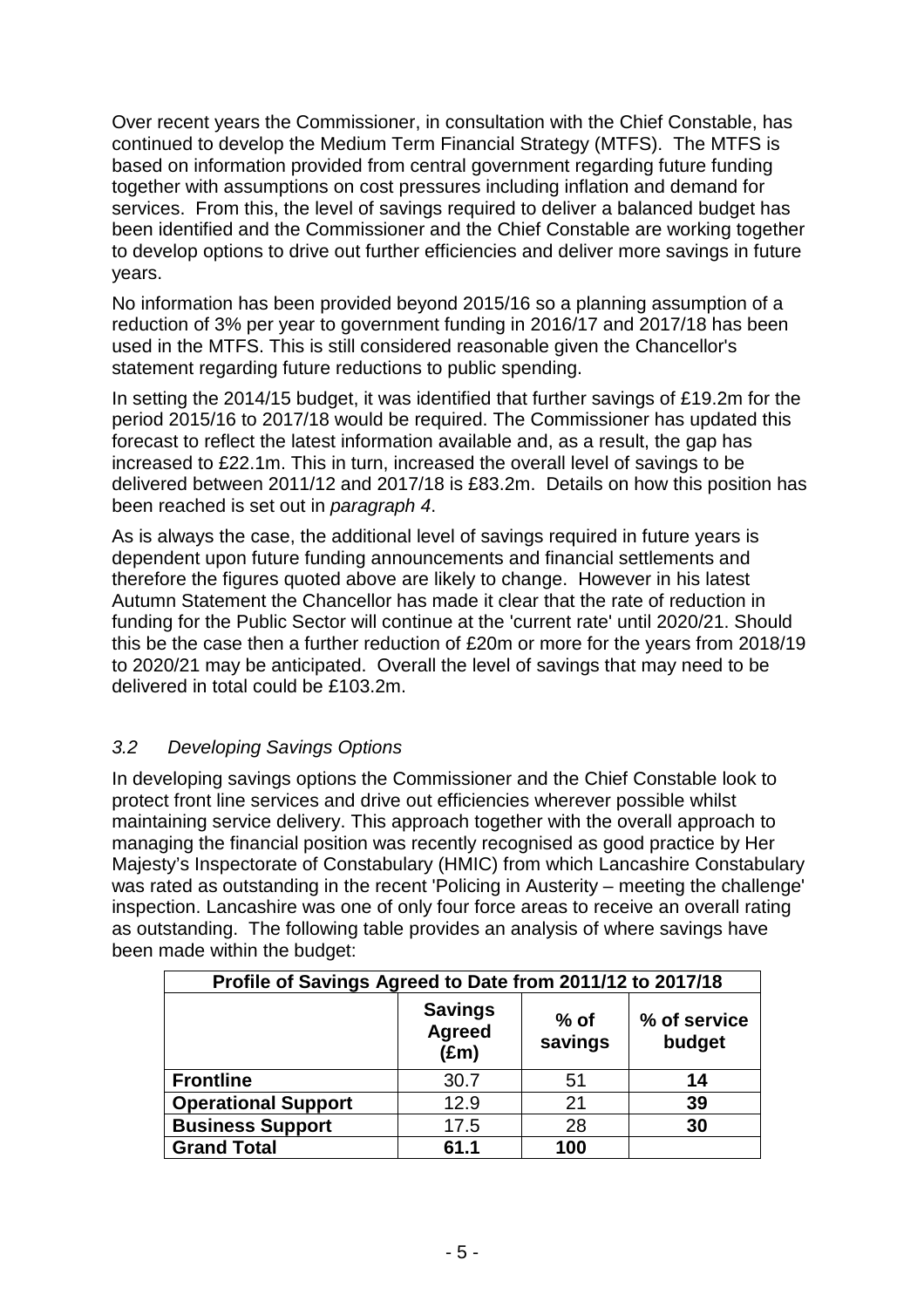This analysis shows that whilst 51% of the savings identified have been taken out of frontline service budgets this only represents 14% of the total budget available for delivering frontline services. Operational Support and Business Support Services have however faced greater reductions and the budgets for delivering support have reduced by 39% and 30% respectively.

### **4. Revenue Budget 2015/16 to 2017/18**

In setting the 2014/15 revenue budget it was forecast that there was a funding gap of £19.2m between 2015/16 and 2017/18. This forecast has been updated to reflect the final funding settlement for 2015/16 which identifies a revised gap of £22.1m. The details of this position are set out below:

|                                         | 2015/16<br>£m | 2016/17<br>£m | 2017/18<br>£m | Total<br>£m |
|-----------------------------------------|---------------|---------------|---------------|-------------|
| <b>Funding Gap as at February 2014</b>  | $-0.8$        | 11.7          | 8.3           | 19.2        |
| <b>Changes in Resources:</b>            |               |               |               |             |
| Changes to government grant             | 3.1           | 1.0           | 0.3           | 4.4         |
| Increase in Council tax base            | $-0.2$        | $-0.2$        | $-0.2$        | $-0.6$      |
| Changes to Cost base:                   |               |               |               |             |
| Inflation                               | 0.5           | 0.4           | 1.0           | 1.9         |
| Demand/Volume                           | 1.2           | 0.3           | $-0.3$        | 1.2         |
| Reductions to cost base                 | $-1.4$        | $-0.4$        | $-0.4$        | $-2.2$      |
| <b>Changes to Savings:</b>              |               |               |               |             |
| Re-profile existing savings             | 0.3           | $-0.3$        |               |             |
| Reductions to previously agreed savings | 0.3           |               | 0.2           | 0.5         |
| <b>Additional savings</b>               | $-2.0$        |               |               | $-2.0$      |
| Repayment of long term debt             | $-0.3$        |               |               | $-0.3$      |
| <b>Current Forecast gap</b>             | 0.7           | 12.5          | 8.9           | 22.1        |

This forecast gap reflects the following changes:

## **4.1 Government Grant (£4.4m)**

The final police grant for 2015/16 was announced on 4 February 2015 in which Lancashire was allocated £193.568m, a reduction of £9.733m (4.8%) on the funding for 2014/15. This was significantly greater than the indicative 3.3% reduction for 2015/6 announced by the Chancellor with the 2014/15 Settlement and equates to a further reduction of £3.1m for Lancashire in 2015/16 rising to £4.4m by 2017/18. This further reduction includes the significant impact from top-slices to the national allocation for police funding (as set out in paragraph 2).

# **4.2 Tax base (£0.6m)**

The council tax represents a significant source of revenue to support the police budget. Each year the 14 Unitary, Borough and City Councils determine their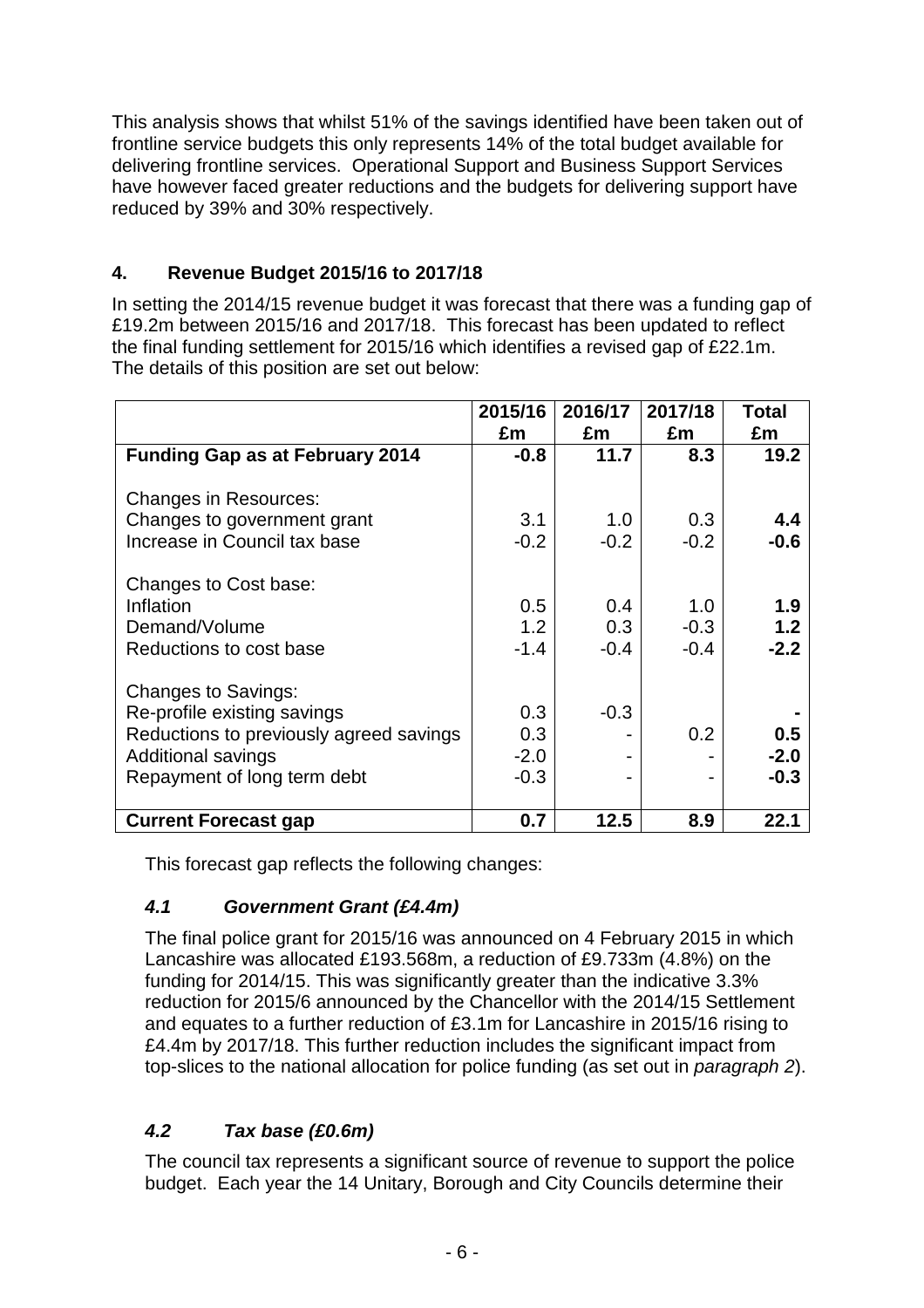taxbase (the number of band D equivalent properties in the area) and the level of surplus or deficit on the council tax Collection Fund in relation to council tax due for previous years.

The Commissioner's financial strategy has been updated to reflect the underlying trend in the level of taxbase in Lancashire which has been increasing, on average, each year by 0.3% which is equivalent to £0.2m per annum. The forecast level of resources in the revenue budget was adjusted to reflect this anticipated increase each year.

# **4.3 Inflation (£1.9m)**

Previously, pay increases of 1% have been assumed in the financial forecast. The latest intelligence received indicates that an increased pay offer will be made for the period 1/4/15 to 30/9/2016 to Police Staff. This has been reflected in the MTFS and, in light of this, an assumption of a 1.5% per annum pay increase for all staff thereafter has been made. This has been applied to Police Officers as well as Staff because in recent years Police Officer pay awards have been made at a similar level to those made to Police Staff.

|                                          |       | 2015/16 2016/17 2017/18 Total |    |                 |
|------------------------------------------|-------|-------------------------------|----|-----------------|
|                                          | £m    | £m                            | £m | £m              |
| Additional Cost pressure - Pay Inflation | 0.513 | 0.393                         |    | $1.029$   1.935 |

### **4.3 Demand/Volume (£1.2m)**

Additional cost pressures due to changes in activity have been identified as part of the monitoring process in 2014/15, these changes have the following impact on the MTFS:

|                                                  | 2015/16 | 2016/17 | 2017/18  | Total |
|--------------------------------------------------|---------|---------|----------|-------|
|                                                  | £m      | £m      | £m       | £m    |
| <b>MASH</b>                                      | 0.114   |         | $-0.073$ | 0.041 |
| <b>Pursuit training</b>                          | 0.266   |         | $-0.266$ |       |
| <b>National IT services</b>                      | 0.393   |         |          | 0.393 |
| Revenue consequences of the capital<br>programme | 0.361   | 0.330   | $-0.030$ | 0.661 |
| Insurance                                        | 0.100   |         |          | 0.100 |
| <b>Additional Cost Pressures - Demand</b>        | 1.234   | 0.330   | $-0.369$ | 1.195 |

4.3.1 MASH (Multi-Agency Safeguarding Hub) (£0.41m)

The MASH is a multi-agency hub which seeks to reduce the threat to our most vulnerable by ensuring that early and effective interventions are put in place which in many cases may avoid costlier interventions such a residential child care placement. Costs have been incurred at a level greater than previously anticipated and the forecast has been adjusted to reflect the additional resourcing needed to deal with the demand for the service.

4.3.2 Pursuit training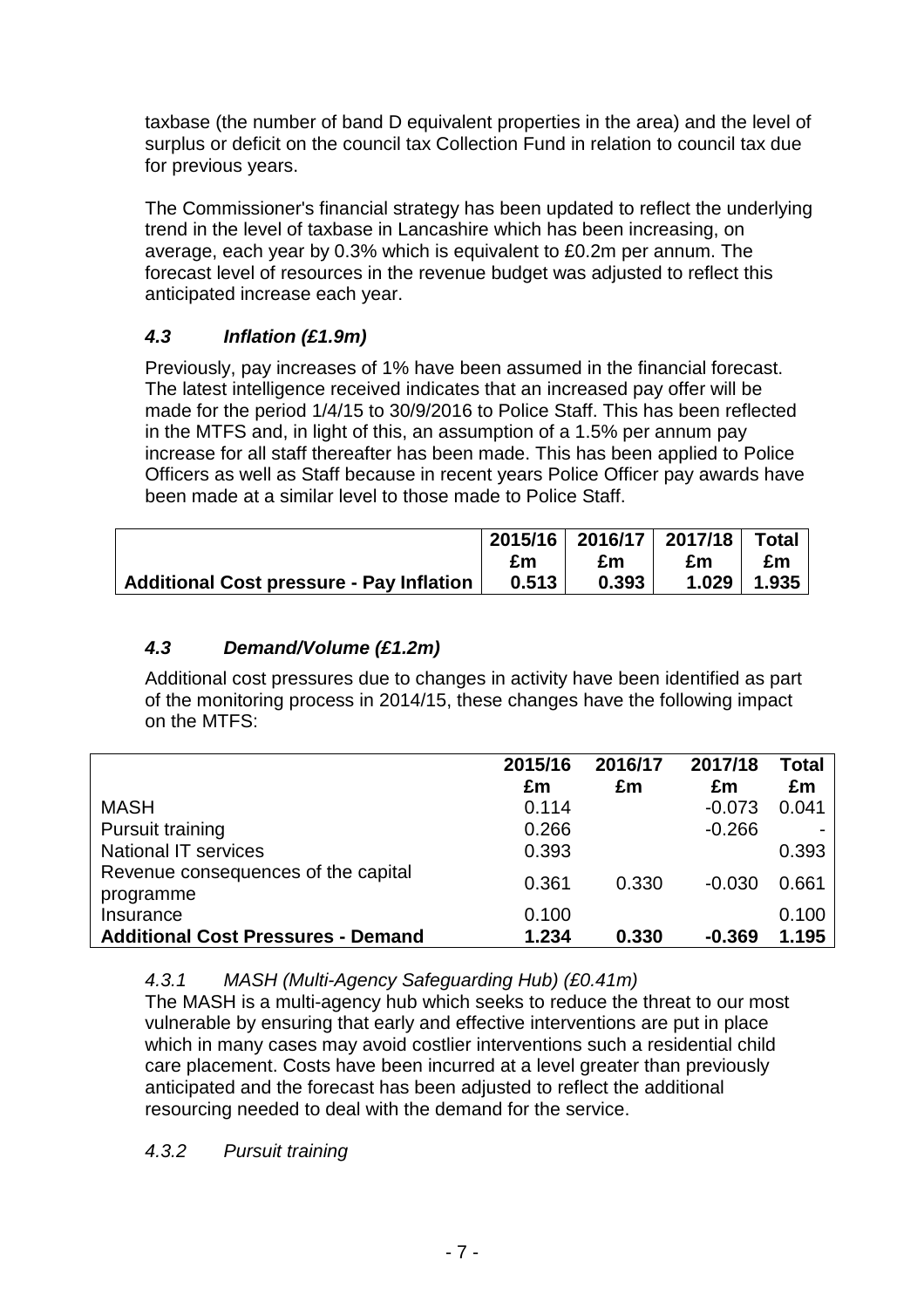Nationally, as a result of Coroners' recommendations following road traffic inquests, there is a need to train police officers in initial pursuit techniques. A 3 year programme has been developed by the constabulary after which the demand can be managed through the training programme. The costs of the first year have been managed within the 2014/15 budget however this is not sustainable for the remaining two years of the programme.

## 4.3.3 National IT services (£0.393m)

The National IT Company is responsible for the procurement of IT services provided to forces on a national basis. The charge for these services is to increase in 2015/16 from the level charged in 2014/15 by £0.393m.

4.3.4 Revenue consequences of the capital programme (£0.661m**)** This represents the impact of the increase to the Capital Programme agreed in 2014/15 upon the revenue budget and reflects the additional costs of financing the programme.

### 4.3.5 Increase in Insurance premiums (£0.100m)

A recently completed procurement process in respect of insurance for the Commissioner and Constabulary has identified an increase in the annual premiums required in respect of on-going cover.

# **4.4 Reductions to Cost Base (£2.2m)**

The ongoing monitoring and review process has identified changes in a number of cost forecasts previously included in the MTFS as follows:

|                                               | 2015/16<br>£m | 2016/17<br>£m | 2017/18<br>£m | <b>Total</b><br>£m |
|-----------------------------------------------|---------------|---------------|---------------|--------------------|
| Remove automatic uplift for non-pay inflation | $-0.800$      | $-0.400$      | $-0.400$      | $-1.600$           |
| <b>Furniture and Equipment</b>                | $-0.410$      |               |               | $-0.410$           |
| Carbon reduction levy                         | $-0.150$      |               |               | $-0.150$           |
| PNICC/NDEU cessation of charge                | $-0.086$      |               |               | $-0.086$           |
| <b>Reductions to cost base</b>                | $-1.446$      | $-0.400$      | $-0.400$      | $-2.246$           |

#### 4.4.1 Remove automatic uplift for non-pay inflation (£1.6m)

The strategic forecast has previously been prepared with an assumption on inflation. Inflation for non-pay expenditure is, in the main, relatively low and therefore has been removed from the forecast. Inflation on pay, fuel and where there is a contracted requirement will continue to be reflected in the MTFS. The savings in the first year are higher due to the fact that this includes an element of adjustment from previous years.

#### 4.4.2 Furniture and equipment (£0.410m)

Adjusting the budgets for furniture and equipment in line with current spending levels.

## 4.4.3 Carbon Reduction levy (£0.150m)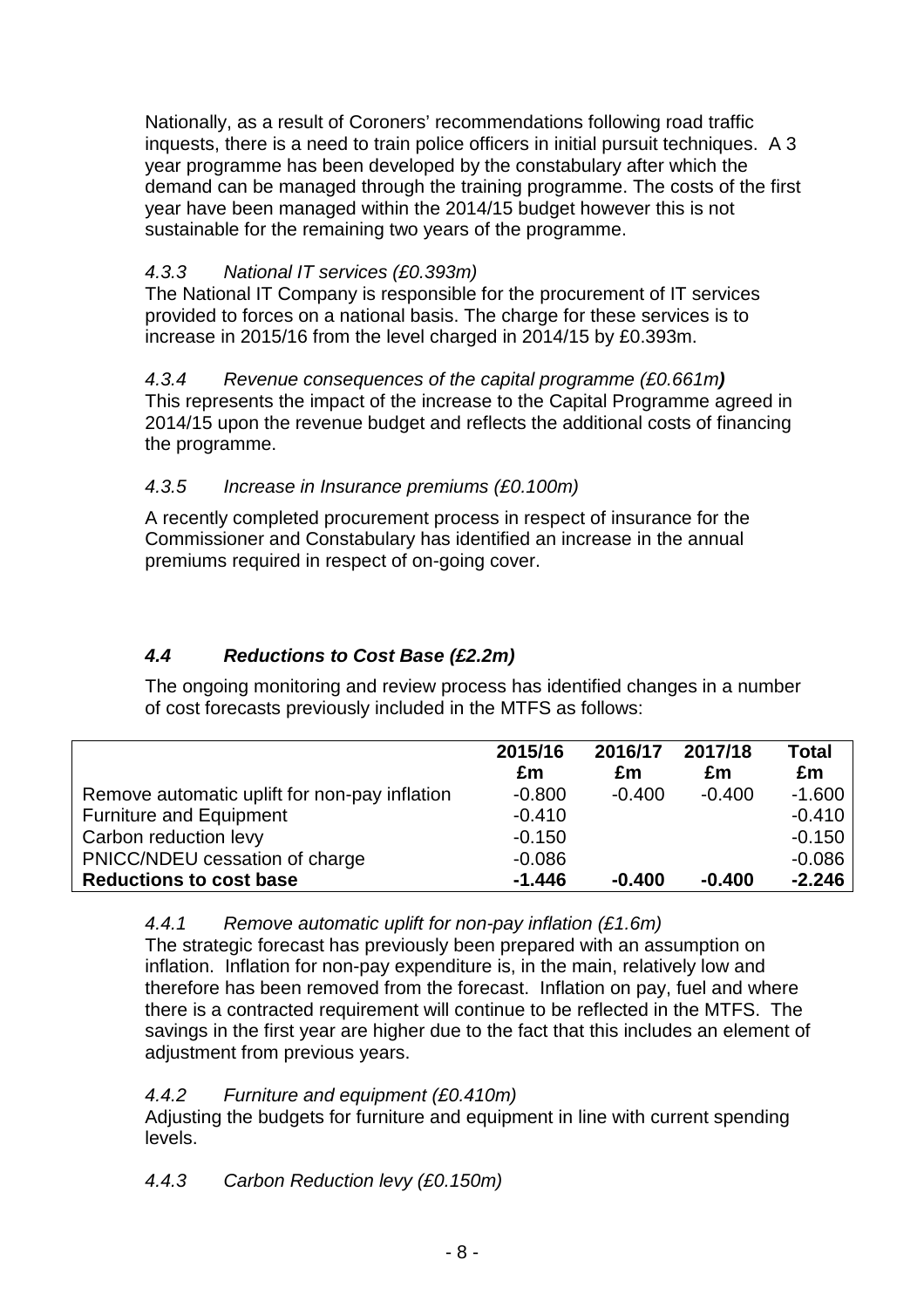Removal of the carbon reduction levy budget as this no longer applies to PCCs.

## 4.4.4 PNICC/NDEU Charge (£0.086m)

The removal of the national charge for Police National Information and Coordination Centre and National Domestic Extremism Unit (PNICC/NDEU)

# **4.5 Savings (£1.4m)**

The ongoing monitoring and review process has identified a number of changes to the level of previously agreed savings along with a number of additional savings that can be delivered. Some of the savings cannot be made within the anticipated timeframes and therefore some re-profiling has been made. Other forecast savings are no longer considered achievable. In recognition of this and the need to make additional savings to overcome the forecast budget gap, additional efficiency savings have been identified. The table below sets out the position in relation to savings and the impact on the financial strategy:

| <b>Efficiency Savings within the financial strategy</b> |          |          |          |              |
|---------------------------------------------------------|----------|----------|----------|--------------|
|                                                         | 2015/16  | 2016/17  | 2017/18  | <b>Total</b> |
|                                                         | £m       | £m       | £m       | £m           |
| Savings to be re-profiled:                              |          |          |          |              |
| <b>Contact Management</b>                               | 0.276    | $-0.276$ |          | 0.000        |
|                                                         |          |          |          |              |
| <b>Changes to previously agreed savings:</b>            |          |          |          |              |
| <b>Administration OR</b>                                | 0.116    |          |          | 0.116        |
| <b>Corporate Services OR</b>                            | 0.071    |          |          | 0.071        |
| <b>ICT OR3</b>                                          | 0.075    |          |          | 0.075        |
| <b>Business Support OR</b>                              | $-0.037$ | 0.044    | 0.223    | 0.230        |
| <b>HQ Crime review</b>                                  | 0.065    | $-0.050$ | $-0.050$ | $-0.035$     |
| <b>G</b> Division review                                | 0.059    |          |          | 0.059        |
| <b>Changes (Reduction) in previously agreed</b>         | 0.349    | $-0.006$ | 0.173    | 0.516        |
| savings                                                 |          |          |          |              |
|                                                         |          |          |          |              |
| <b>Additional savings identified:</b>                   |          |          |          |              |
| Staff terms and conditions                              | $-0.535$ |          | 0.042    | $-0.493$     |
| <b>HR/Payroll review</b>                                | $-0.455$ |          |          | $-0.455$     |
| Forensic/DNA services                                   | $-0.300$ |          |          | $-0.300$     |
| <b>Fleet Management</b>                                 | $-0.243$ | $-0.018$ | $-0.018$ | $-0.279$     |
| Force collaborations                                    | $-0.227$ |          |          | $-0.227$     |
| <b>Health - Clinical Services</b>                       | $-0.078$ |          |          | $-0.078$     |
| The Office of the PCC - staff cost savings              | $-0.070$ |          |          | $-0.070$     |
| Procurement                                             | $-0.041$ |          |          | $-0.041$     |
| ICT - Airwave costs                                     | $-0.017$ |          |          | $-0.017$     |
| <b>Additional Savings</b>                               | $-1.966$ | $-0.018$ | 0.024    | $-1.960$     |
|                                                         |          |          |          |              |
| Net Change (Increase) in savings                        | $-1.341$ | $-0.300$ | 0.197    | $-1.444$     |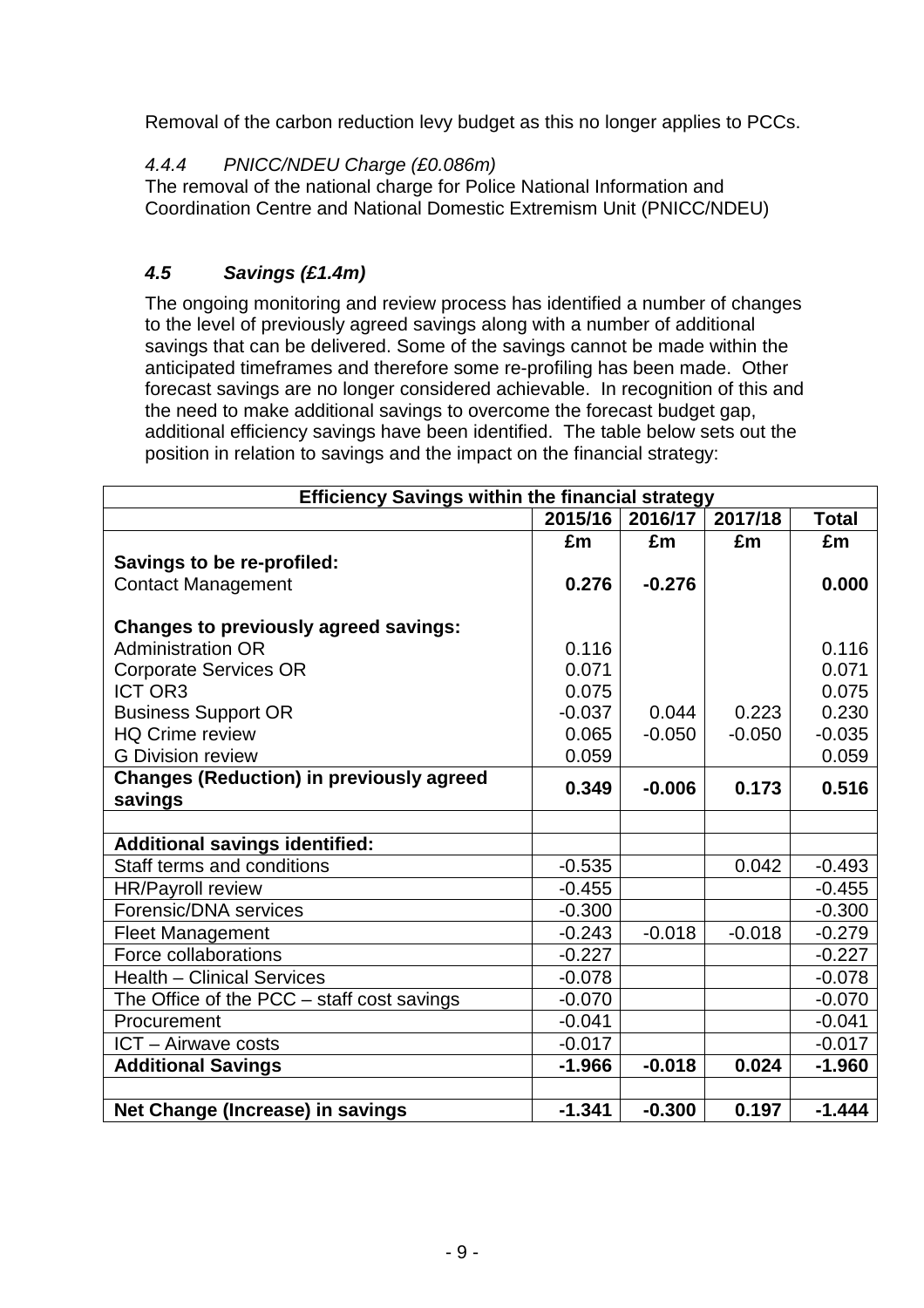The **additional savings** identified reflect the process whereby all costs are examined and reduced wherever possible. This process has identified a further £2m of savings by 2017/18 the most significant of which are:

### 4.5.1 Staff terms and conditions (£0.493m)

The following areas have been reviewed and where reductions in cost have been identified, revenue budgets have been respectively reduced:

- Standby Allowance (£0.137m)
- Car Mileage allowances (£0.184m)
- Compensatory grant (£0.102m)
- Essential Car User allowance (£0.070m)

#### 4.5.2 HR/Payroll (£0.455m)

A review of HR and Payroll functions including streamlining of processes.

### 4.5.3 Forensic/DNA services (£0.300m)

Savings as a result of operational efficiencies within the services.

#### 4.5.4 Fleet Management (£0.279m)

Efficiencies as a result of changes to processes within the fleet management service.

#### 4.5.4 Force collaborations (£0.227m)

Collaborations with other forces including: Underwater search; Motorway policing; Regional Crime Unit and the Public Protection Unit have been reviewed and efficiency savings identified.

#### 4.5.5 Health – Clinical Services (£0.078m)

The organisational review of the Clinical Services function has identified efficiency savings

#### 4.5.6 Office of the Police and Crime Commissioner (£0.070m)

Reduction in the cost of running the OPCC as a result of a staffing restructure and other efficiencies.

#### 4.5.7 Procurement (£0.041m)

Savings realised through the review of budgets held for contractual purchases – savings in contract costs removed from revenue budgets where appropriate.

#### 4.5.8 ICT – Airwave costs (£0.017m)

A saving of a support post has been realised following a review of the management of the Airwave communications contract

## **4.6 Repayment of Debt (£0.3m)**

A long term debt incurred by the Police Authority on its creation in 1995 transferred over to the Commissioner from Lancashire Police Authority as part of the transition arrangements in November 2012. This debt is currently being repaid at an annual cost of £0.300m from the revenue budget. As at 31 March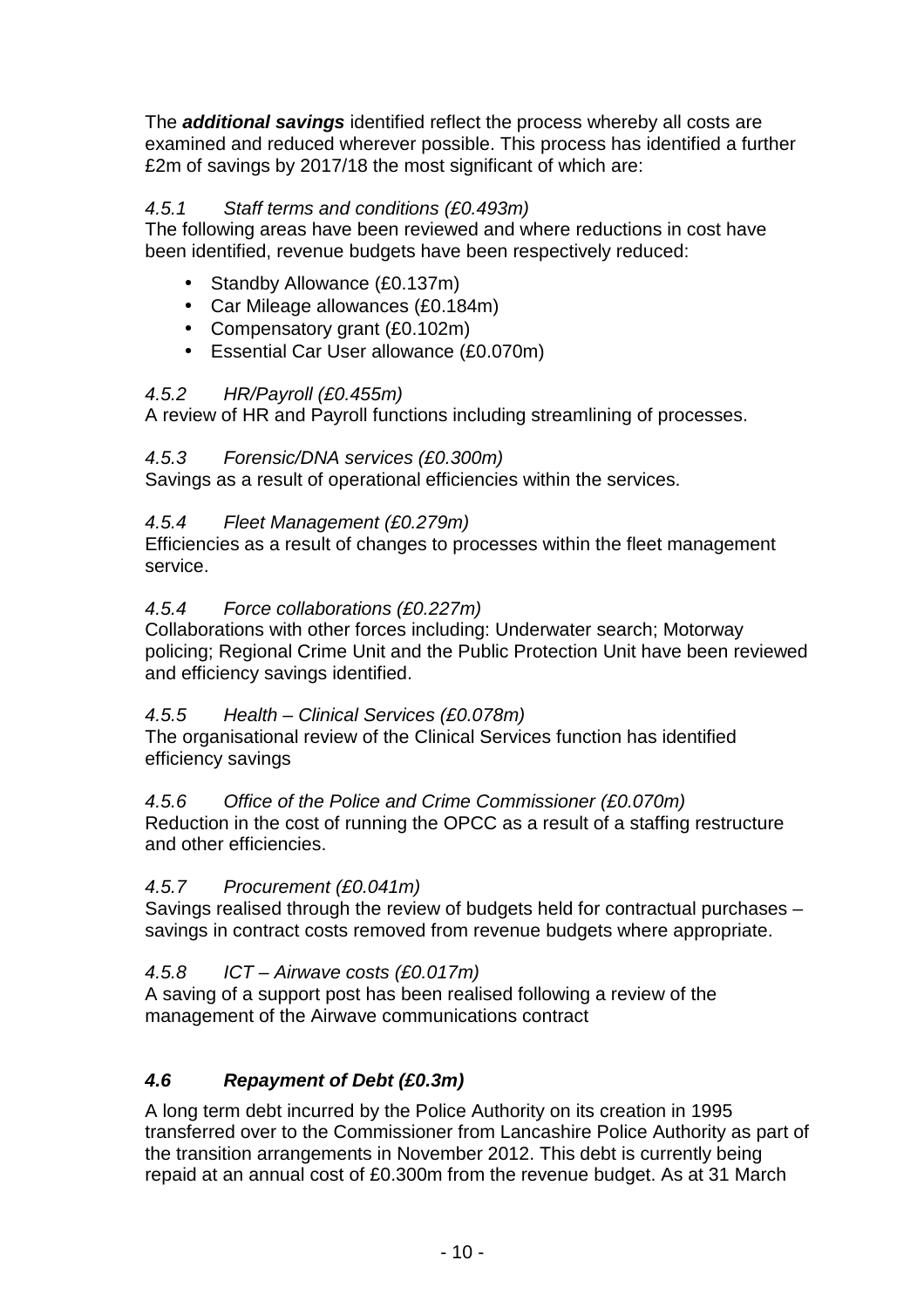2015, the amount of debt remaining is £1.5m. The commissioner currently holds some reserves and the debt is therefore to be repaid early, at no additional cost, thereby reducing the pressure on the revenue budget by £0.3m per annum.

# **5. The 2015/16 Revenue Budget**

In the development of the multi-year financial strategy shown in paragraph 4, the impact upon the 2015/16 revenue budget has been identified as follows:

### **5.1 Cost Pressures**

Inflation

| <b>Budget Area</b>            | £m    |
|-------------------------------|-------|
| Pay inflation                 | 2.602 |
|                               |       |
| <b>Energy and Fuel prices</b> | 0.288 |
| Contractual price increases   | 0.107 |
| TOTAL                         | 2.997 |

Changes in Volume and Demand

| <b>Budget Area</b>                            | £m    |
|-----------------------------------------------|-------|
| Revenue consequences of the capital programme | 0.738 |
| <b>National IT services</b>                   | 0.393 |
| Multi Agency Safeguarding Hub (MASH)          | 0.114 |
| <b>Pursuit Training</b>                       | 0.266 |
| <b>Services for Victims</b>                   | 1.164 |
| <b>Insurance Premiums</b>                     | 0.100 |
| <b>TOTAL</b>                                  | 2.775 |

## **5.2 Reductions in Costs**

The revenue budget for 2015/16 includes the full year effect of reductions in cost and savings that were agreed within the 2014/15 budget as follows:

5.2.1 Previously agreed savings

| <b>Previously Agreed Savings:</b>      | £m       |
|----------------------------------------|----------|
| <b>Command and Control Unit</b>        | $-0.889$ |
| <b>Criminal Justice Service Review</b> | $-0.070$ |
| <b>ICT Review</b>                      | $-0.143$ |
| <b>Scientific Support Review</b>       | $-0.014$ |
| <b>Intelligence Review</b>             | $-0.019$ |
| <b>Basic Command Unit Review</b>       | $-2.399$ |
| <b>G Division HQ Crime</b>             | $-0.899$ |
| <b>H</b> Division HQ Operations        | $-0.123$ |
| <b>Business Support Review</b>         | $-0.824$ |
| <b>Professional Standards Review</b>   | $-0.108$ |
| <b>Overheads Review</b>                | $-0.973$ |
| <b>Total</b>                           | $-6.461$ |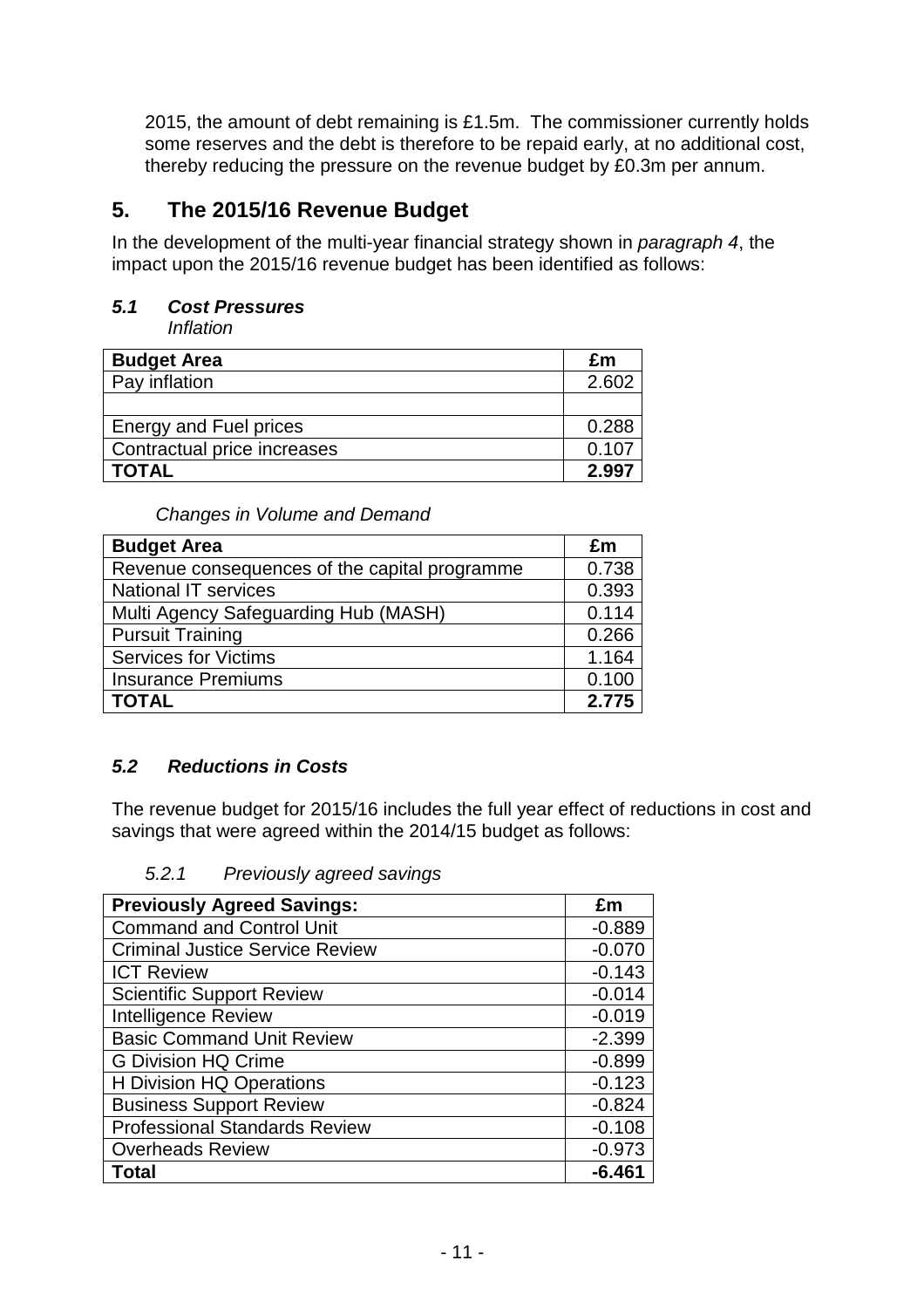### 5.2.2 Previously identified reductions in cost

| Previously identified reductions in cost:                          | £m       |
|--------------------------------------------------------------------|----------|
| Previously identified reductions in cost:                          |          |
| Reduction in the forecast number of III-Health retirements         | $-0.750$ |
| Full year effect of Winsor review of national Terms and conditions | $-0.568$ |
| Reverse contribution to reserves in 2014/15 budget                 | $-3.333$ |
| <b>Total</b>                                                       | $-4.651$ |

#### • III-Health retirements (£0.750m)

The 2014/15 budget provided funding for 40 ill health retirements a year, it was forecast that the number of such retirements would reduce by 10 per year in 2015/16 and the following 2 years. The impact of the reduced forecast for the number of Ill Health retirements is a reduction in the budget in 2015/16 of £0.750m.

• Winsor review (£0.568m)

The Winsor review of Police Remuneration and Conditions for Police Officers was announced during 2012/13. Implementation of the recommendations, in particular those relating to the payment of unsocial hours has generated additional costs and also savings, in 2015/16 the net impact on the Revenue budget is a reduction in costs of £0.568m.

• Reverse contribution to reserves (£3.333m) The 2014/15 budget set aside a contribution to the investment reserve of £3.333m that was then reversed in 2015/16 representing a reduction in cost.

#### 5.2.3 New efficiency savings

As part of the on-going budget monitoring and scrutiny process undertaken by the Commissioner and Chief Constable throughout the year a number of new savings have been identified and are detailed in *paragraph 4*, the impact of these in 2015/16 is shown below:

| <b>New savings:</b>                        | £m       |
|--------------------------------------------|----------|
| Staff terms and conditions                 | $-0.535$ |
| <b>HR/Payroll review</b>                   | $-0.455$ |
| Forensic/DNA services                      | $-0.300$ |
| Reduction in loan repayments               | $-0.300$ |
| <b>Fleet Management</b>                    | $-0.243$ |
| Force collaborations                       | $-0.227$ |
| <b>Health - Clinical Services</b>          | $-0.078$ |
| The Office of the PCC – staff cost savings | $-0.070$ |
| Procurement                                | $-0.041$ |
| ICT - Airwave costs                        | $-0.017$ |
| Total                                      | $-2.266$ |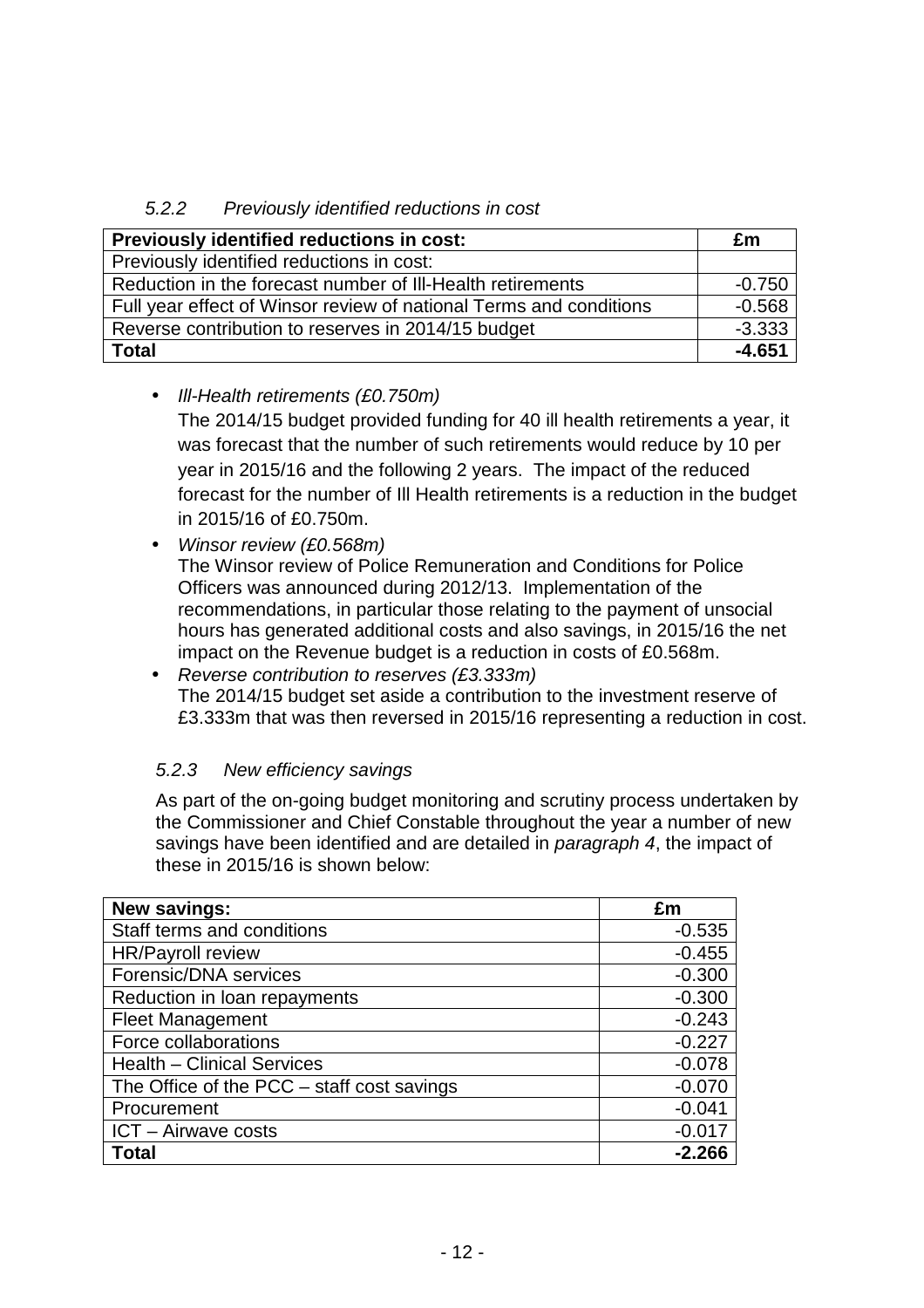#### 5.2.4 Reductions in costs

The budget monitoring process has also identified a number of reductions in cost shown in paragraph 4 that can be taken out of the revenue budget in 2015/16:

| New reductions in cost:                                                                                                                            | £m       |
|----------------------------------------------------------------------------------------------------------------------------------------------------|----------|
| Reduce Furniture and equipment budgets                                                                                                             | $-0.410$ |
| Carbon Levy no longer applicable                                                                                                                   | $-0.150$ |
| The removal of the national charge for Police National Information<br>and Coordination Centre and National Domestic Extremism Unit<br>(PNICC/NDEU) | $-0.086$ |
| Total - new savings/reductions in cost                                                                                                             | $-0.646$ |

# **5.3 Overall Expenditure Summary**

Taken together the various cost pressures identified and means of reducing costs create the position set out below;

| <b>Summary position</b>                  | £m      |
|------------------------------------------|---------|
| 2014/15 Base Budget                      | 269.397 |
| Inflation                                | 2.997   |
| <b>Demand Pressures</b>                  | 2.775   |
| Previously agreed savings                | (6.461) |
| Reductions in previously agreed savings  | 0.625   |
| Previously identified reductions in cost | (4.651) |
| New savings                              | (2.266) |
| New reductions in cost                   | (0.646) |
| 2015/16 Spending requirement             | 261.770 |

When taken into consideration this gives a total spending requirement for 2015/16 of £261.770m

## **5.4 The level of resources available to support the 2015/16 Revenue Budget**

The revenue resources that support the Police and Crime Commissioner's 2015/16 budget are:

- Revenue grant support received from Central Government
- Specific grants from Central Government, and
- Council tax

#### **5.4.1 Revenue Grant Support**

The final police settlement announced on 4 February 2015 confirmed government revenue grant funding for Lancashire of **£193.568m**. This represents a total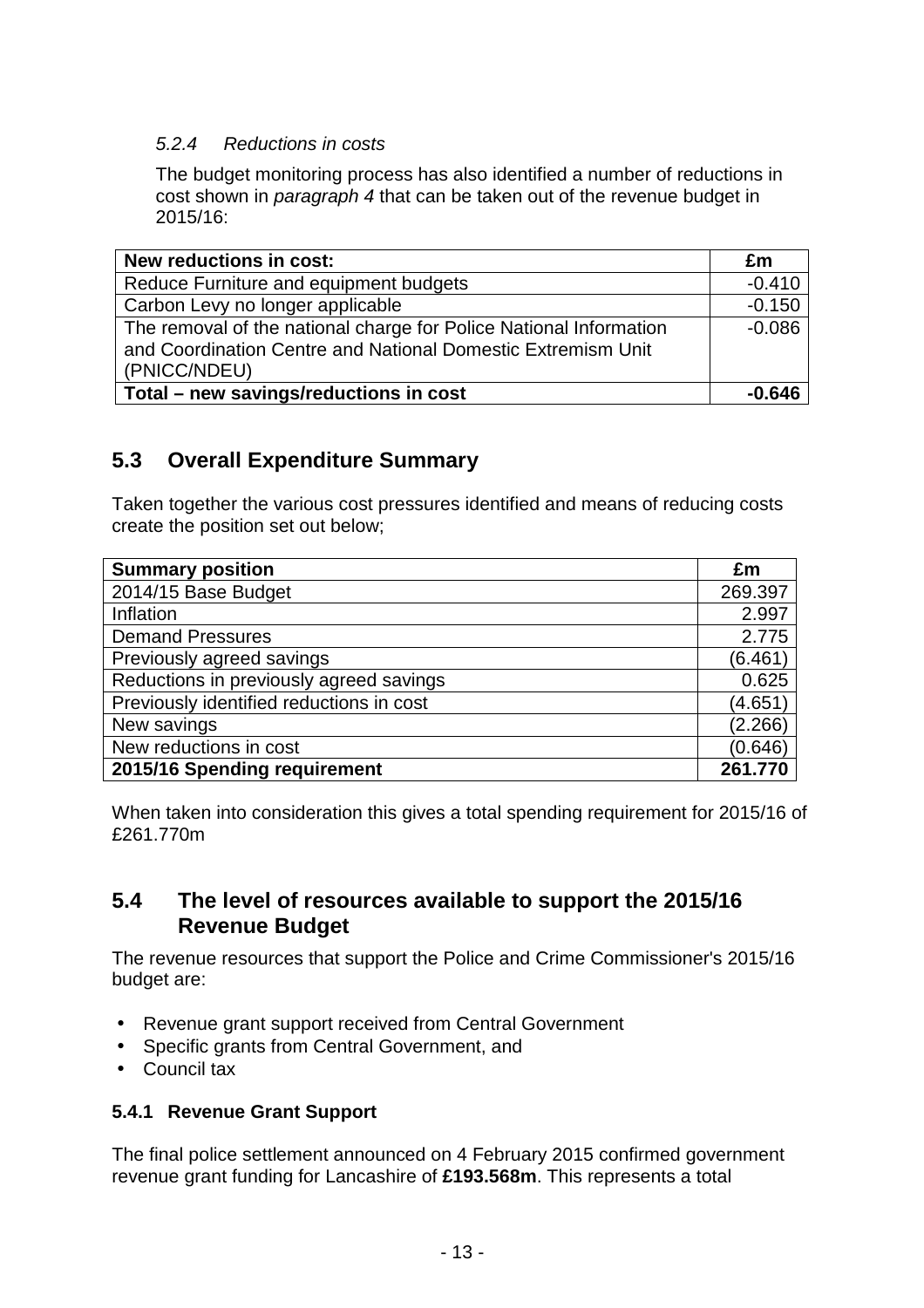reduction of £9.733m from that received in 2014/15 but is in line with that reported to the Police and Crime Panel.

# **5.4.2 Specific Grants**

The Commissioner will receive the following specific grants in 2015/16 – the Counter Terrorism grant and Loan charges grant are provisional allocations, if the level of grant changes on final allocation, related spend will adjust accordingly to the grant level:

- Counter Terrorism grant **£2.751m**
- Loan charges grant **£0.150m**
- Restorative Justice and Victims of Crime funding **£1.636m.**

# **5.4.3 Council Tax Resources**

The council tax represents a significant source of revenue to support the police budget. Each year the 14 Unitary, Borough and City Councils determine their taxbase (the number of band D equivalent properties in the area) and the level of surplus or deficit on the Council tax Collection Fund in relation to council tax due for previous years.

The City, Unitary and Borough Councils have confirmed the surplus on the Council tax collection fund in 2014/15 at £1.090m.

The level of council tax in 2015/16 reflects an increase in taxbase reported by District and Unitary councils and confirmed in final figures provided on 30 January 2015, after the Commissioner made his budget and precept report to the Police and Crime Panel. The increase in taxbase in 2015/16 confirmed by the Unitary, Borough and City Councils provides additional resource of £1.333m which is £1.143m higher than the previously forecast increase of £0.190m. The increase in taxbase is due to the number of new properties built during 2014/15, the number of empty properties that have been brought back into occupied use during the year and an increase in the expected rate of collection being forecast by the City, Unitary and Borough Councils. The increase in the tax base has been reflected in the financial strategy.

The Police Funding announcement makes provision for Police and Crime Commissioners to increase their 2015/16 precept by up to 2% after which a referendum would be triggered. In determining a proposed precept for 2015/16 the PCC has considered the future financial position and has taken a number of factors into consideration including;

- Council Tax Freeze Grant
- Council Tax Referendums
- Consultation Responses from the Public
- Response from the Police and Crime Panel

The Commissioner proposed an increase in the 2015/16 precept of 1.99% to the Police and Crime Panel in January. The Panel considered the Commissioner's proposal and supported the proposal without further qualification or comment. The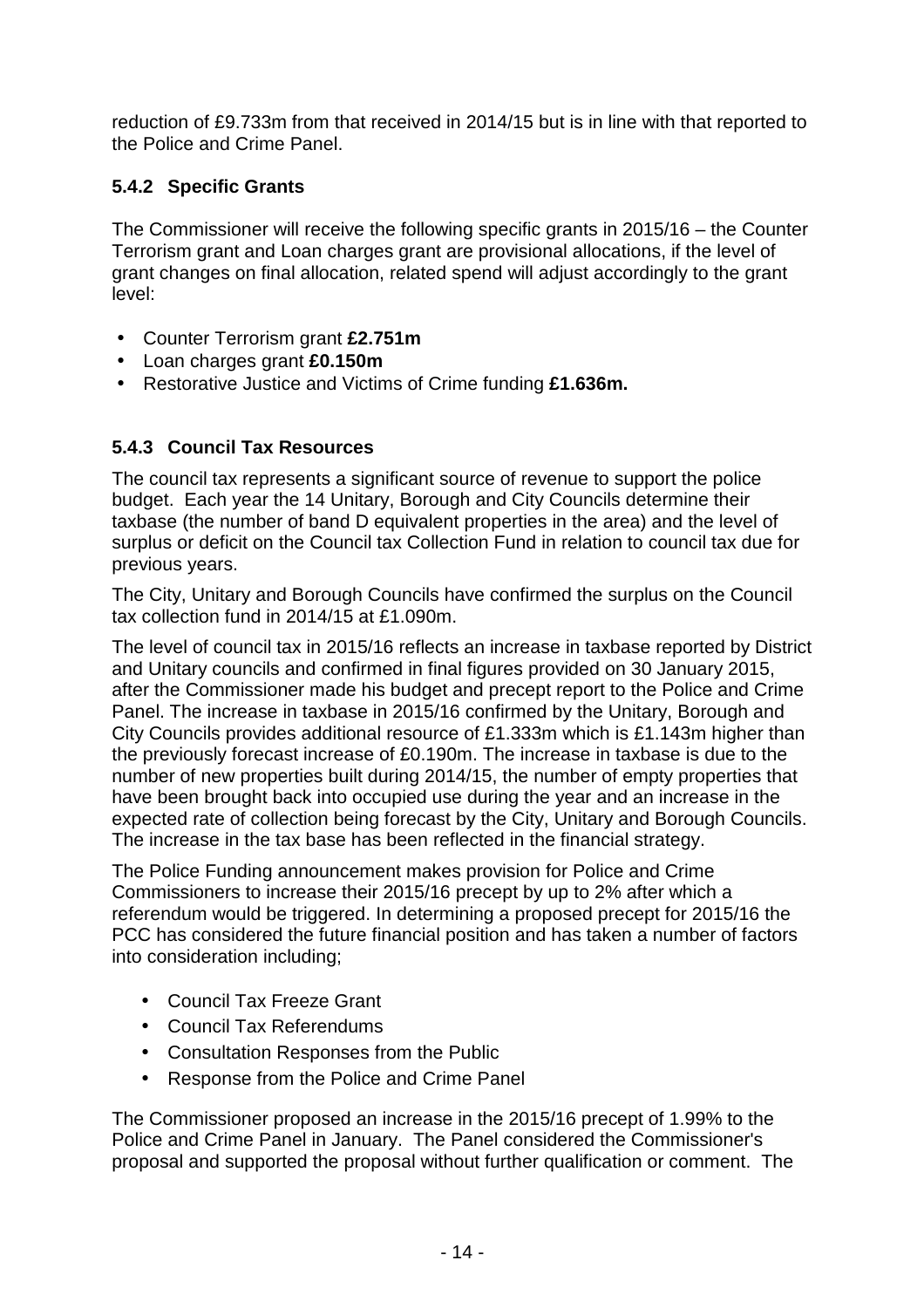Commissioner is therefore **proposing** that the council tax precept for 2015/16 be increased by 1.99% realising additional resource of £1.247m in 2015/16.

|                                                   | 2015/16 |
|---------------------------------------------------|---------|
|                                                   | £m      |
| Total Council tax resource in 2014/15 base budget | 62.723  |
| Increase in taxbase for 2015/16                   | 1.333   |
| 1.99% increase to 2015/16 precept                 | 1.247   |
| Council Tax 2015/16                               | 65.303  |

The impact of these changes on the 2015/16 revenue budget is:

#### **5.4.4 The total level of resources available for the 2015/16 budget**

The total level of resources available for 2015/16 is set out in the table below:

|                               |                                               | £m      |
|-------------------------------|-----------------------------------------------|---------|
| Government funding            |                                               | 193.568 |
|                               | Specific grants: Counter Terrorism Unit grant | 2.751   |
|                               | Loan Charges grant                            | 0.150   |
|                               | Restorative justice and victims of crime      | 1.636   |
| <b>Council Tax</b>            |                                               | 65.303  |
| Resource available in 2014/15 |                                               | 263,408 |

The impact of the budget issues reported above is set out in the table below;

|                                            | 2015/16<br>£m |
|--------------------------------------------|---------------|
| Spending Requirement 2015/16               | 261.770       |
| <b>Total Resources Available</b>           | 263.408       |
| One-Off Resources Available for Investment |               |

There is an opportunity in 2015/16 to take advantage of one-off resources of £1.638m, available as a result of the increase in council tax income in 2015/16, to support developments and initiatives that will help deliver greater efficiencies and savings in future years. It is **proposed** that the one-off resources of £1.638m be added to the strategic investment reserve and used to fund invest to save projects that will;

- Improve productivity and visibility on the frontline
- Invest in IT equipment for officers to improve efficiency and reduce costs in the longer term
- Invest in the development of the Commissioner's land and buildings as part of the Estates strategy to rationalise the property used by the organisation
- Assist the Commissioner to manage the downsizing of the organisation

Further information on proposals to use reserves to support the capital programme is set out later in the report.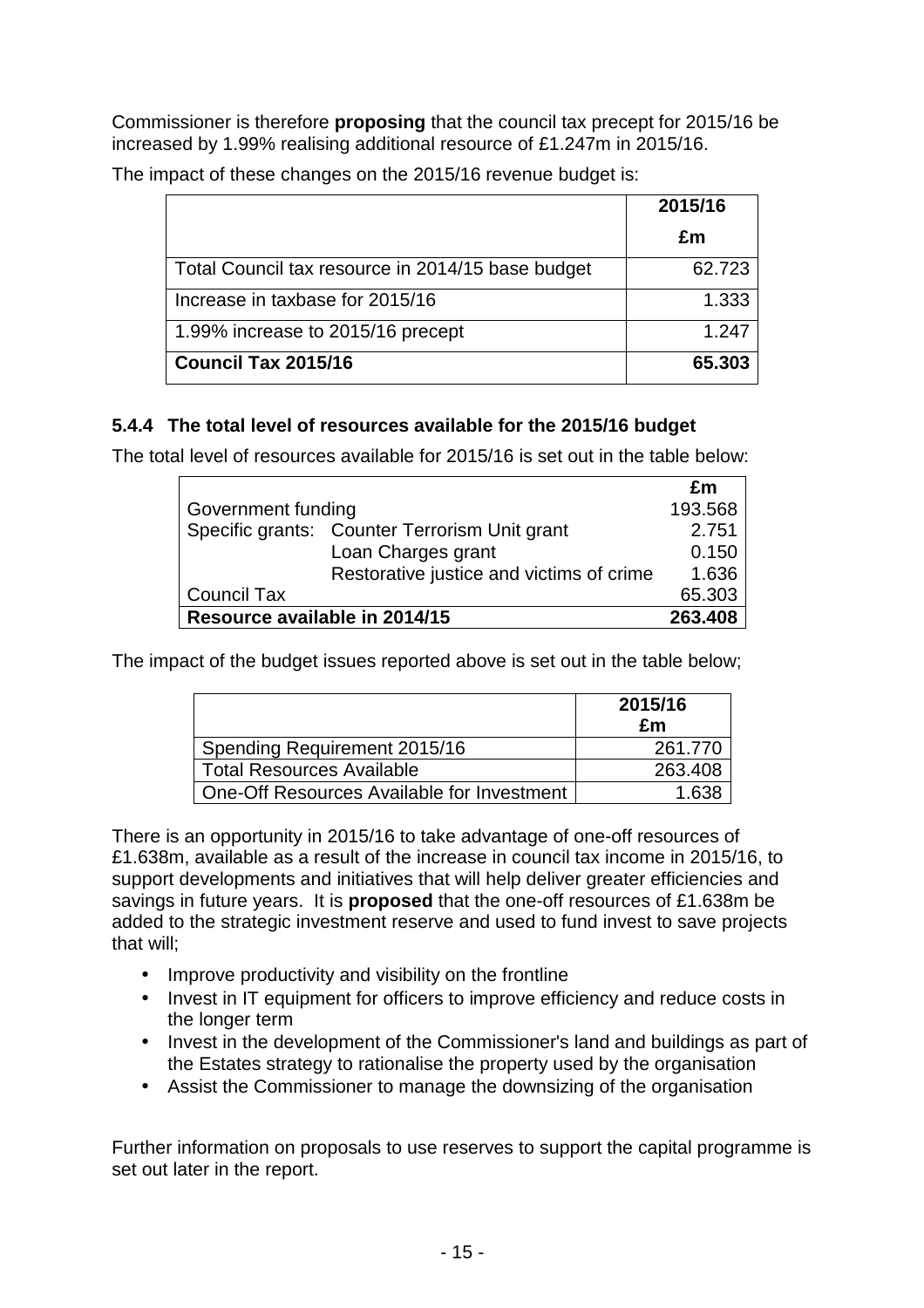The impact of this decision has the following impact upon the 2015/16 Spending requirement and resultant Council Tax Requirement:

|                                       | £m         |
|---------------------------------------|------------|
| 2015/16 Spending Requirement          | 263.408    |
| Less Specific Grant funding           | (4.537)    |
| 2014/15 Net Budget Requirement        | 258.871    |
| <b>Less Government Funding</b>        | (193.568)  |
| <b>Equals Council Tax Requirement</b> | 65,303     |
| Divided by Tax Base                   | 410,555.30 |
| 2015/16 Band D Council Tax            | £159.06    |
| 2014/15 Band D Council Tax            | £155.96    |
| Percentage Increase                   | 1.99%      |

Attached at Appendix B is a full breakdown of the net budget requirement for 2015/16 of £258.871m and the consequent council tax for each valuation band.

# **6 Cash Limits**

As part of the budget setting process it is necessary to set delegated cash limits for both the Office of the Police and Crime Commissioner and the Chief Constable. These are set out in the table below together with the budget for the centrally retained corporate budgets.

| <b>Cash Limits 2015/16</b>                  |         |  |  |
|---------------------------------------------|---------|--|--|
|                                             | £m      |  |  |
| Office of the Police and Crime Commissioner | 1.422   |  |  |
| <b>Community Safety and Partnerships</b>    | 2.288   |  |  |
| <b>Chief Constable</b>                      | 248.708 |  |  |
| <b>Corporate Budget</b>                     | 6.453   |  |  |
| <b>TOTAL</b>                                | 258.871 |  |  |

The corporate cash limit includes the costs of financing the capital programme, contributions to reserves and the financing of elements of the Local Government Pension Fund.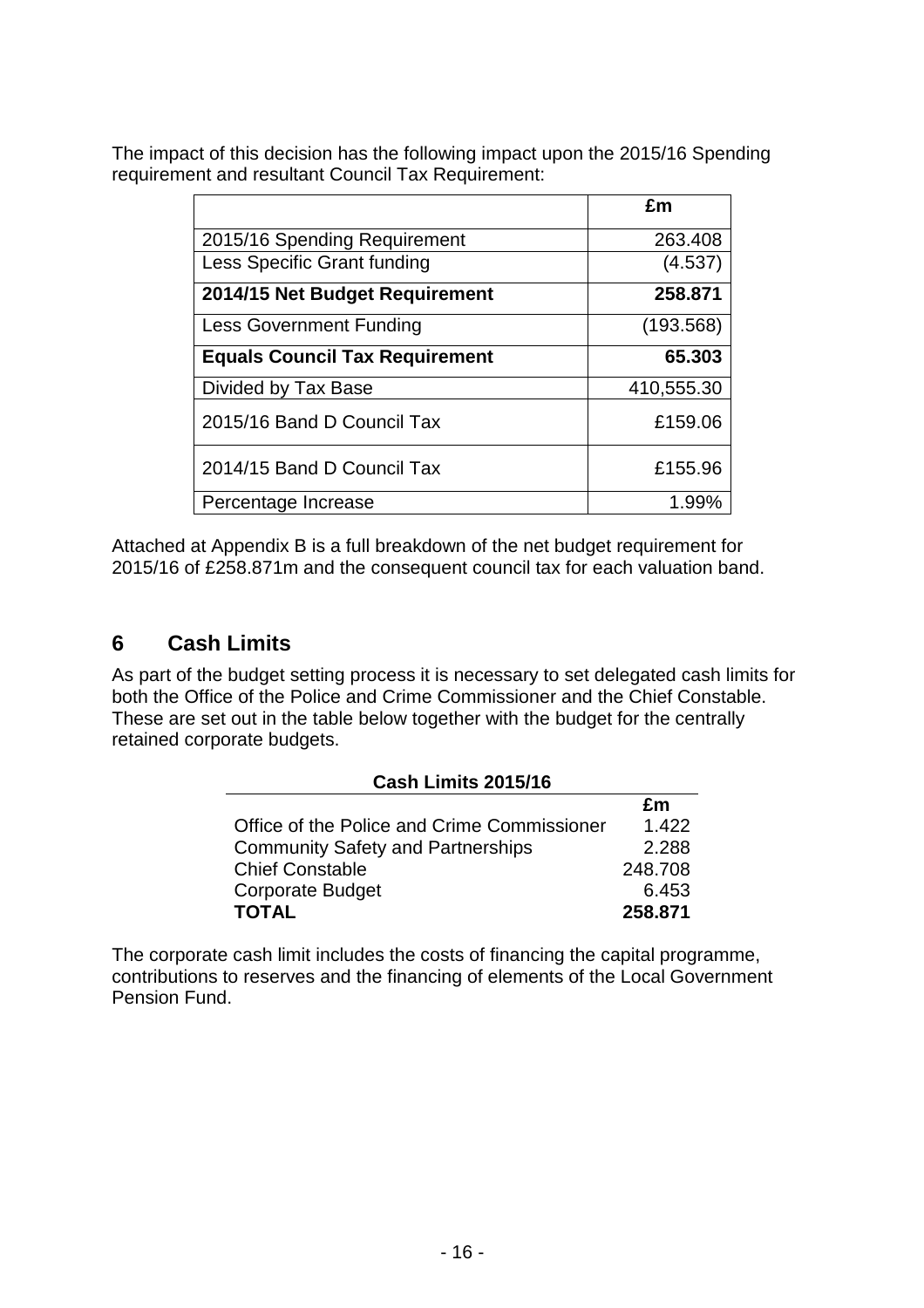# **7 Impact on Future Years**

The additional resources provided by the increase in council taxbase and from the 1.99% increase to the council tax rate in 2015/16 has the following impact on the funding gap to 2017/18:

|                                                                                                                            | 2015/16<br>£m    | 2016/17<br>£m | 2017/18<br>£m | Total<br>£m      |
|----------------------------------------------------------------------------------------------------------------------------|------------------|---------------|---------------|------------------|
| <b>Funding Gap as shown in paragraph</b>                                                                                   | 0.7              | 12.5          | 8.9           | 22.1             |
| <b>Changes in Council Tax resources:</b><br>Increase in council taxbase above<br>forecast<br>1.99% increase in council tax | $-1.1$<br>$-1.2$ |               |               | $-1.1$<br>$-1.2$ |
| <b>Revised funding gap</b>                                                                                                 | $-1.6$           | 12.5          | 8.9           | 19.8             |

The additional council tax income means that there is a one-off resource available in 2015/16 of £1.6m (as set out in paragraph 5.4.4) although there still remains a funding gap between 2015/16 and 2017/18 of £19.8m.

# **8 Investing for the future**

In order to preserve the operational integrity and ability of the force in future years whilst delivering the savings required to meet the funding gap identified above, the Commissioner must consider a number of proposals that will change how the service operates.

It is recognised that, in order to deliver savings proposals to meet the funding gap faced by the Commissioner in future years, the way the police service is delivered will need to change significantly. It is also recognised that improving the efficiency in which assets are used such as buildings, infrastructure and IT networks and equipment, is crucial if the level of service being provided is to be maintained whilst the way it is delivered changes.

In order to improve the efficiency of the service it has been identified that significant investment is therefore needed in these assets which is recognised in both the ICT and the Asset Management strategies.

These strategies identify a number of projects that will ensure frontline policing is protected and made as efficient as possible in future years. The proposed investments include:

- $\triangleright$  The replacement of IT systems that ensure policing services can continue to be delivered in a secure and sustainable way (£8m)
- $\triangleright$  The introduction of mobile devices that enable officers to spend as much time as possible providing policing services to the public away from desks (£7m)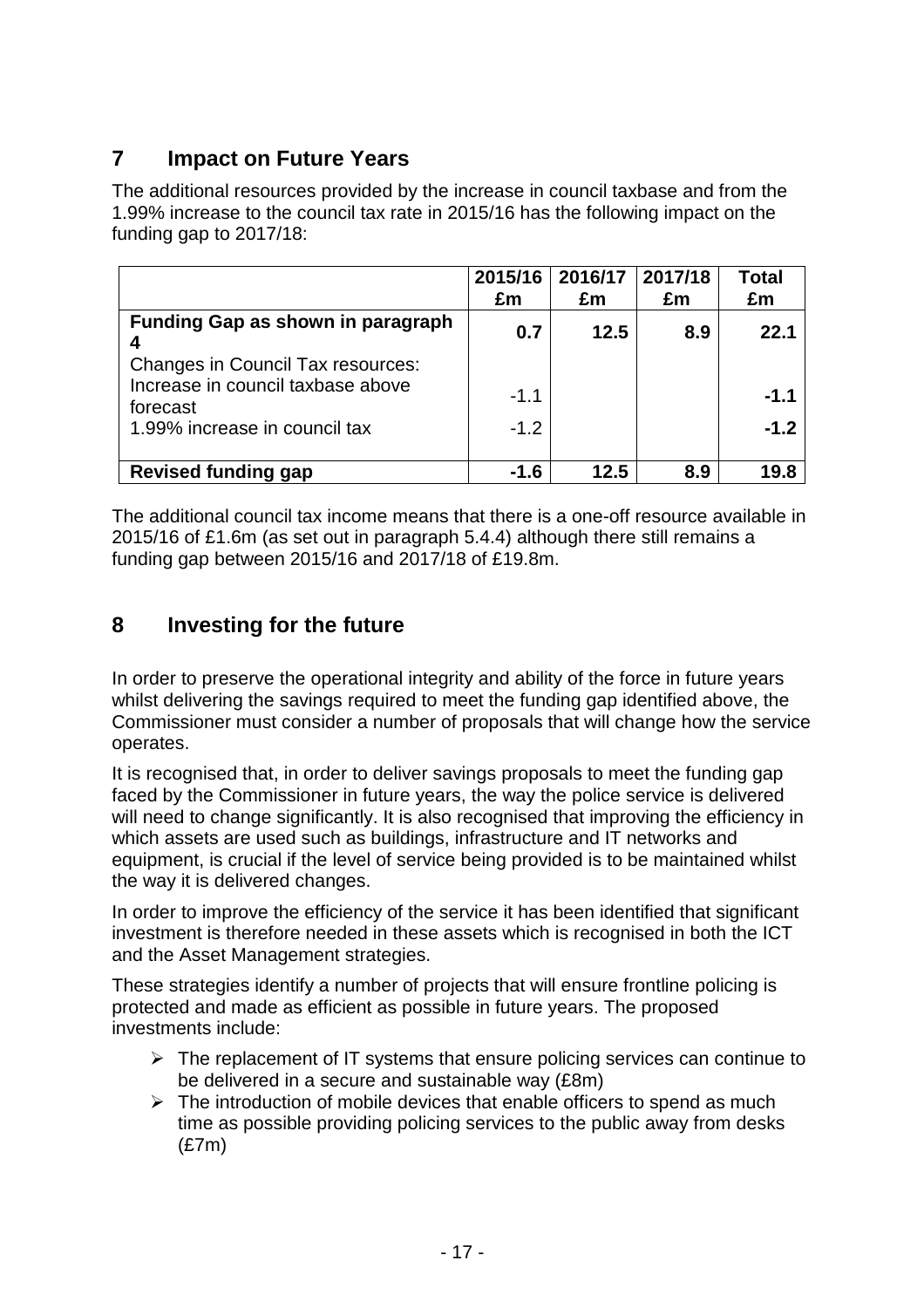$\triangleright$  Reconfiguration of the accommodation used by the constabulary in order to ensure it is used as efficiently and cost effectively as possible (£3.0m)

The one-off investment in these projects is usually provided through the Commissioner's Capital Investment Programme. This investment will help to deliver the permanent savings in the revenue budget that are required in future years to ensure that the Commissioner can provide policing services in Lancashire within the resources he has available.

The level of new resources available for capital is not sufficient to meet the scale of investment envisaged and therefore options for funding the investment programme needs to be considered. The Commissioner has, as part of his long term financial strategy, set aside £12.3m of specific reserves to provide one off investment funding for proposals within the capital programme that will assist the constabulary to deliver services in a secure and sustainable way. It is proposed that up to £25m may be required over the next few years for investments in projects including the following:

|                                            | 21.6 |
|--------------------------------------------|------|
| Operating Base for East Basic Command Unit | 3.0  |
| Core equipment replacement programme       | 2.5  |
| Specialised Equipment replacement          | 0.3  |
| Digital Engagement                         | 0.6  |
| <b>Replacement HR systems</b>              | 1.3  |
| Single front end search facility           | 0.3  |
| Replacement of the Sleuth system           | 4.8  |
| Electronic case files and custody          | 2.0  |
| Mobile handheld smart devices              | 6.8  |
|                                            | £m   |

# **9 The 2015/16 and future years Capital Programme**

## **9.1 Background**

The draft capital programme for the five years from April 2015 is attached at Appendix 'C' and reflects the current priorities within the Police and Crime budget and supports the 'futures' review process that has been developed in order to deliver a significant amount of revenue savings in future years. The suggested capital programme meets the needs for capital investment to maintain the infrastructure required to deliver effective policing within the County. It has been subject to considerable internal scrutiny by both the Constabulary and the Office of the Police and Crime Commissioner and reflects detailed discussion on the business benefits to be delivered from the planned investment.

## **9.2 Determining the Capital Programme**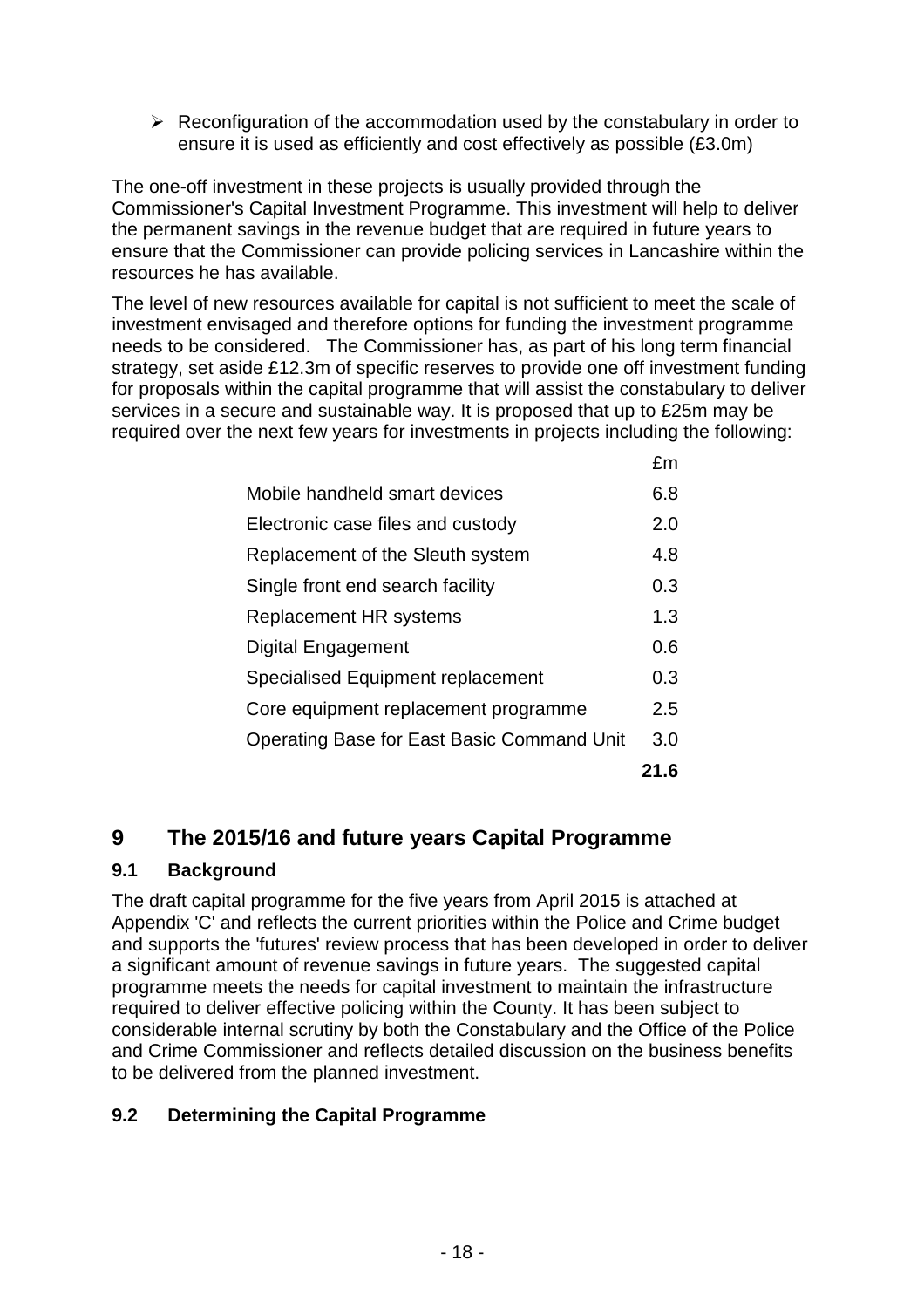The main elements of the capital programme are the ICT and Accommodation strategies and reflect the need for prioritised investment in these key areas which increasingly underpin the delivery of an efficient and effective police service.

The programme developed by the Constabulary follows the principles of affordability, prudence/sustainability, value for money, stewardship, planning and practicality found within the Prudential Code. A detailed appraisal process is followed by the Constabulary in terms of assessing requirements for capital investment and the scrutiny approach taken to determine prioritised areas of investment. The consideration of requirements over a 5 year period meets the best practice outlined by the various inspection regimes which the Office of the Police and Crime Commissioner and the Constabulary are covered by. The programme also seeks to identify and manage the related costs impacting on the revenue budgets and the level of revenue resources required for the planned level of investment. This has been built into the 2015/16 revenue budget proposals and the longer term implications have been factored into the medium term financial strategy. .

|                           | Carry<br><b>Forward</b> | <b>New Starts</b> |         |         |         |         |              |
|---------------------------|-------------------------|-------------------|---------|---------|---------|---------|--------------|
|                           | 2014/15                 | 2015/16           | 2016/17 | 2017/18 | 2018/19 | 2019/20 | <b>Total</b> |
|                           | £m                      | £m                | £m      | £m      | £m      | £m      | £m           |
| <b>IS/IT Strategy</b>     | 0.652                   | 9.920             | 8.960   | 6.830   | 6.310   | 5.800   | 38.472       |
| Accommodation<br>Strategy | 2.400                   | 4.500             | 15.000  | 3.000   | 1.500   | 0.500   | 26.900       |
| Vehicle<br>replacement    | 1.331                   | 2.200             | 2.200   | 2.200   | 2.200   | 2.200   | 12.331       |
| <b>Other Schemes</b>      | 1.002                   | 0.280             | 0.200   | 0.200   | 0.350   | 0.200   | 2.232        |
| <b>TOTAL</b>              | 5.385                   | 16.900            | 26.360  | 12.230  | 10.360  | 8.700   | 79.935       |

The total overall requirement for investment over the 5 years is £79.935m and is summarised as follows:-

The value of new starts in 2015/16 of £16.900m is a reduction of £1.935m (10.27%) on the initial 2015/16 programme last year of £18.835m and the change is broken down as follows:

|                               | 2015/16<br>£m | 2015/16<br><b>Initial Allocation Revised Allocation</b><br>£m |
|-------------------------------|---------------|---------------------------------------------------------------|
| <b>IS/IT Strategy</b>         | 5.695         | 9.920                                                         |
| <b>Accommodation Strategy</b> | 10.710        | 4.500                                                         |
| Vehicle replacement           | 2.200         | 2.200                                                         |
| <b>Other Schemes</b>          | 0.230         | 0.280                                                         |
| <b>TOTAL</b>                  | 18.835        | 16.900                                                        |

The major changes to the new starts programme in 2015/16 are:

• The project to develop police facilities at Western Division where £7m of provision in the initial allocation for 2015/16 has been re-phased into 2016/17 with work expected to commence in late 2015. The reason for the re-phasing is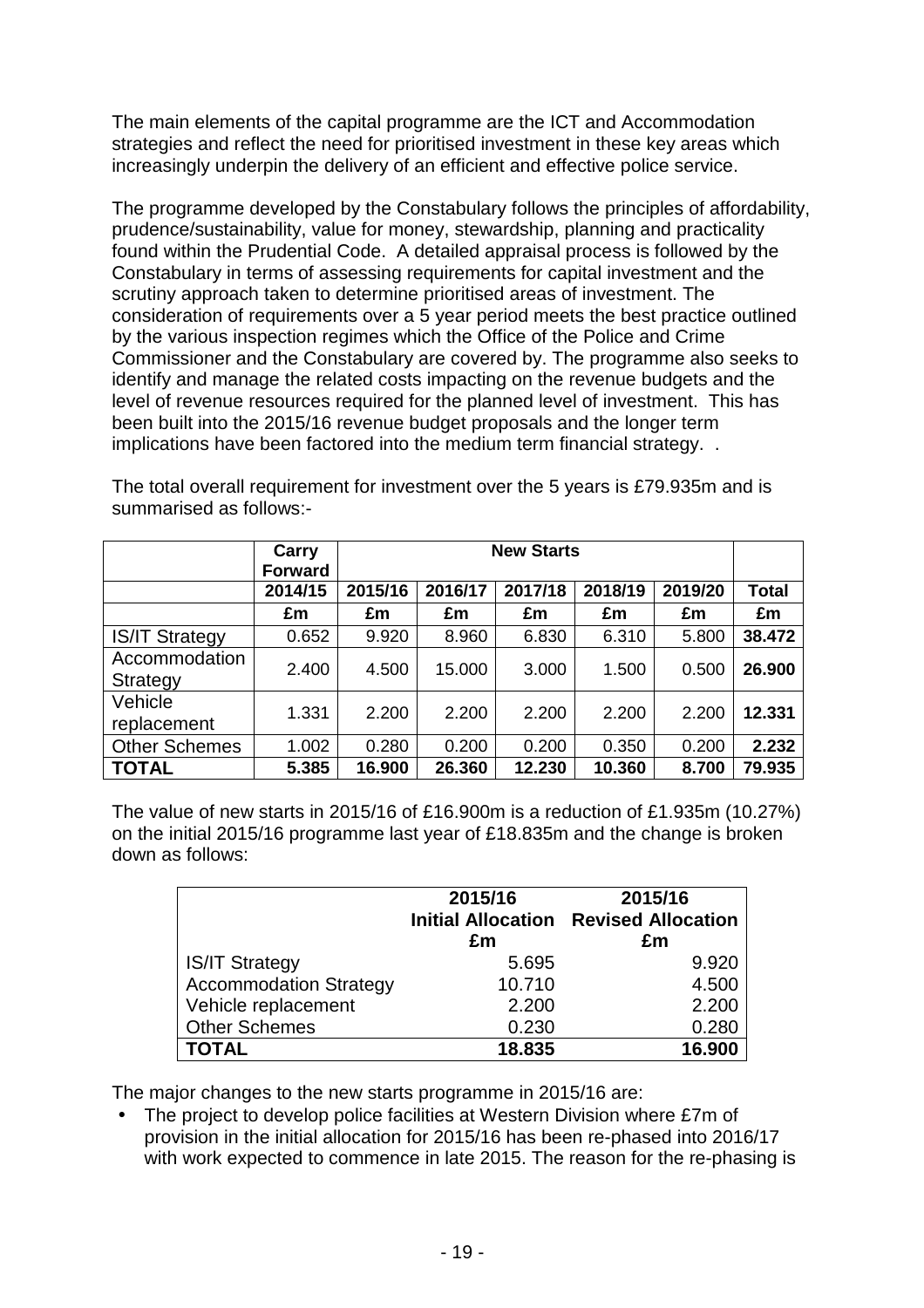the length of time required to complete site investigations as part of the procurement process for the land that will be used for the development.

- The allocation of £1.0m for the development of the operating base for the East Basic Command Unit (BCU) (Total cost £3m)
- The addition of a number of new ICT programs including:
	- o The mobile hand held device program (£1.440m in 2015/16, total cost £6.800m)
	- o Electronic Case Files and custody system (£1.400m in 2015/16, total cost £2.000)
	- o Single front-end search facility (£0.300m)
	- o Replacement HR and Payroll systems (£0.250m in 2015/16, total cost £1.250m)
	- o The digital engagement program (£0.250m in 2015/16, total cost £1.050m)
	- o ANPR New sites and refurbishment program (£0.890m)

#### **9.3 Financing the Capital Programme**

The shape of the financing needed to support the proposed programme in 2015/16 and future years depends upon the extent of Government support for capital expenditure and upon financing decisions which the Police and Crime Commissioner can take. The Capital grant allocation for 2015/16 has been announced at £2.1m which represents a reduction of £0.5m from that provided in 2014/15.

Other financing available to support expenditure arises from the sale of property which generates a capital receipt, the use of ear-marked revenue reserves, contributions from the revenue budget and monies held within the capital funding reserve which arise from underspends in previous years and specific additional revenue contributions.

The capital programme also impacts on revenue expenditure from three main sources:

- capital financing charges and the impact of borrowing particularly for long term assets ( buildings)
- the use of our own resources, and
- revenue consequences arising from capital expenditure ( computer hardware/software maintenance costs and running costs of new builds)

The financing of the capital programme has been reflected in the Revenue Budget for 2015/16 and in the financial strategy for 2016/17 to 2017/18.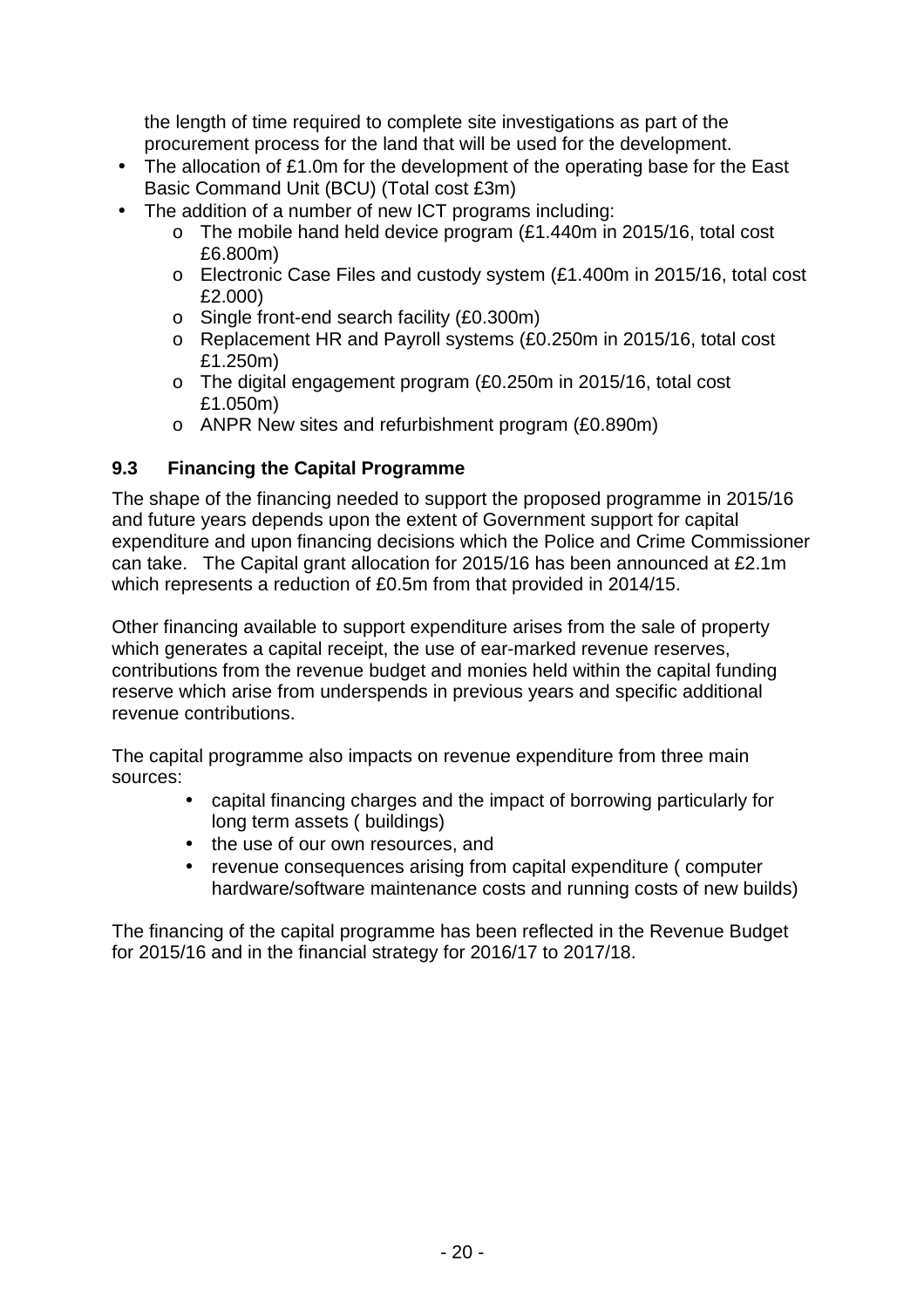## **9.3.1 Financing of the proposed 2015/16 – 2019/20 Programme**

|                              | 2015/16 | 2016/17 | 2017/18 | 2018/19 | 2019/20 | <b>Total</b> | %    |
|------------------------------|---------|---------|---------|---------|---------|--------------|------|
|                              | £m      | £m      | £m      | £m      | £m      | £m           |      |
|                              |         |         |         |         |         |              |      |
| <b>Capital Grant</b>         | 3.222   | 2.164   | 2.100   | 2.100   | 2.100   | 11.686       | 14.6 |
| <b>Capital Receipts</b>      | 2.942   | 1.008   | 1.350   | 0       | 0       | 5.300        | 6.6  |
| Revenue                      |         |         |         |         |         |              |      |
| <b>Contributions/Capital</b> | 9.721   | 8.726   | 6.280   | 4.193   | 2.551   | 31.471       | 39.4 |
| Reserve (CFR)                |         |         |         |         |         |              |      |
| <b>Borrowing</b>             | 6.400   | 14.462  | 2.500   | 4.067   | 4.049   | 31.478       | 39.4 |
| <b>Total Programme</b>       | 22.285  | 26.36   | 12.230  | 10.360  | 8.700   | 79.935       |      |

The financing of the proposed 2015/16 to 2019/20 programme is as follows:

The financing of the capital programme reflects the use of £12.3m from the Commissioner's ear-marked investment reserves (This includes the £1.638m that is available as a one-off opportunity from the 2015/16 budget). This source of funding is used for assets with a shorter life such as IT systems and equipment as it is considered a more prudent approach to use such funding in this way rather than unsupported borrowing. Borrowing will continue to be used for the financing of longer life assets such as property as this reflects an appropriate method of financing for such assets.

The revenue costs of the borrowing included in the financing of the capital programme are reflected in the revenue budget requirement shown earlier in this report.

## **10 Reserves**

It is illegal for the Commissioner to allow their expenditure to exceed the resources available to it, and the PCC's Chief Finance Officer (CFO), has a duty to report if it appears that this is likely to arise. A reasonable level of reserves is needed to provide an overall safety net against unforeseen circumstances. The Chief Finance Officer consider general reserves at this level to be appropriate.

The Commissioner holds two types of reserve, General reserves that are available to support the revenue budget and provide security should the organisation face an unexpected issue that realises a call on its resources. The forecast level of these general reserves for 1 April 2015 is £12.5m or 4.8% of the 2015/16 revenue budget.

There are also a number of earmarked reserves that are available to support the transition process including investment in capital projects that will support the delivery of savings in the future. These reserves include the Transitional Reserve, Investment Fund and the PCC Strategic Investment Reserve. In total £23.2m is forecast to be available in these reserves of which £12.3m is set aside to fund the capital investment programme (as shown in paragraph 9.3.1).

# **11 Robustness of the 2014/15 budget**

As the statutory finance officer of the PCC, the CFO must advise on the robustness of the estimates upon which the PCC's budget is based. At this stage the CFO's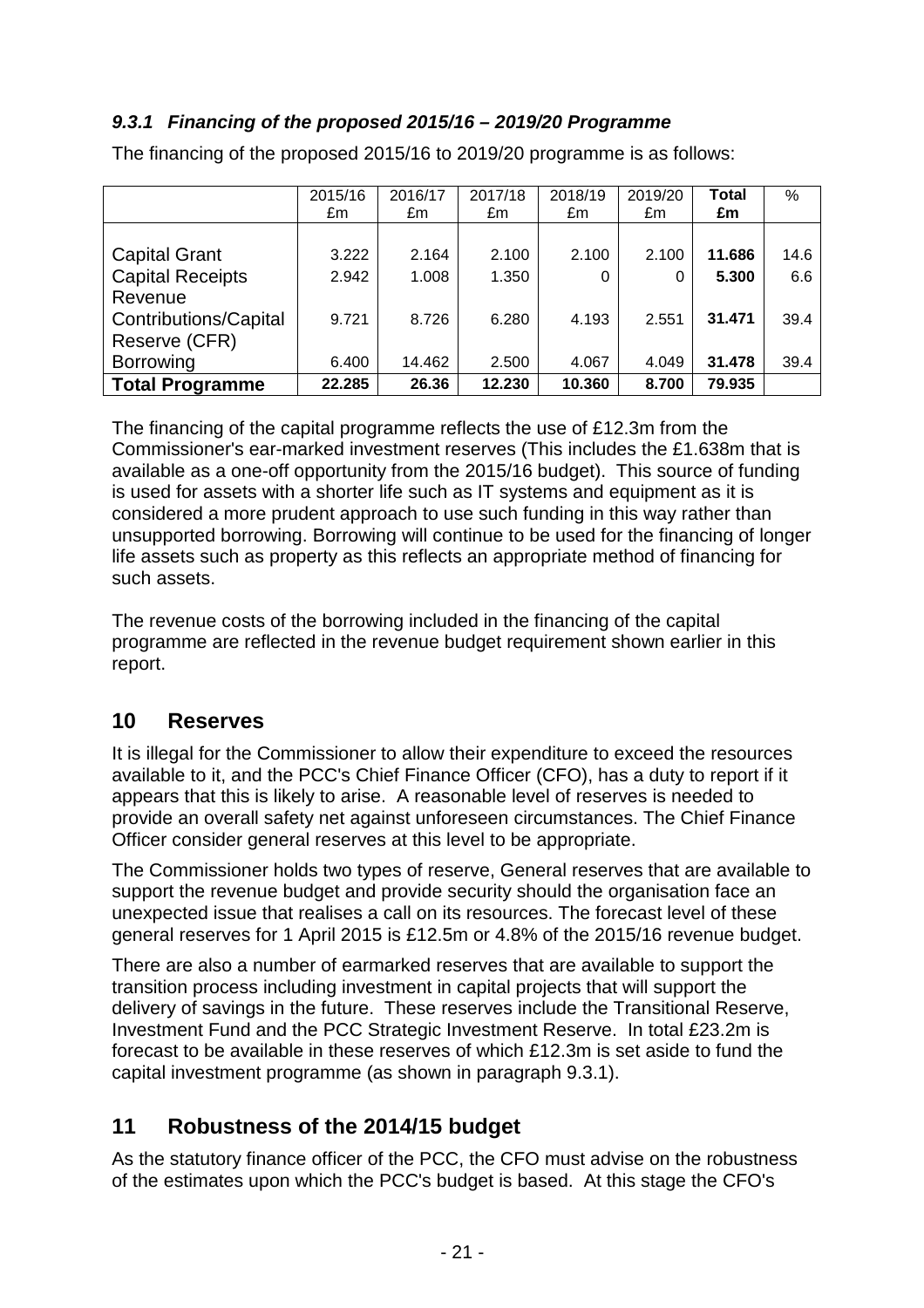opinion is that the budget process has taken all practical steps to identify and make appropriate provision for the commitments to which the PCC is exposed.

## **11.1 Risks and Uncertainties**

- **Specific Grants** Final allocations for the Counter Terrorism Grant and Restorative Justice and Victims of Crime funding have not been made and are expected later in the month. Should there be any changes in grant this will be offset by corresponding changes in the relevant expenditure requirements.
- **Partner Funding for PCSOs** The Commissioner is committed to ring-fencing police budgets that currently fund PCSOs however the overall funding available will be dependent upon the continuation of partner funding. Some funding for PCSOs is received from partners across Lancashire and is match funded by the Commissioner. Several partners have not confirmed if funding will be available from 2015/16 and therefore the final PCSO budget available will not be known until all partners have set their budgets.
- **Future levels of top-slicing** The Commissioner's MTFS includes the impact of forecasted increases to existing top-slices to the national funding level for police services. No announcements have been made on the level of topslicing that will take place beyond 2015/16 therefore the estimated impact currently reflected in the forecast could be subject to change when future announcements are made.
- **The extension of Austerity** The Chancellor of the Exchequer has stated that reductions to public spending will continue to 2020 and the Opposition have indicated that reductions made to spending will not be reversed however there is no firm indication of the level of reduction that will emerge beyond 2017/18. As information emerges in future years the MTFS will be updated to reflect the latest available information.

# **12 Equality Impact Assessments**

The Commissioner and the Constabulary have an Organisational Review Programme to deliver the required savings. As each review area is progressed an equality impact assessment is carried out to assess the impact of the proposed recommendations on service recipients and is an integral part of the process.

# **13 Consultations**

The Commissioner has undertaken significant research and consultation with the people of Lancashire to ensure their needs are reflected with regards to the decision taken on the council tax precept. More than 2,400 opinions have been gathered to help inform this decision.

Extensive engagement with residents in Lancashire has been undertaken and two surveys have been carried out. The first involved 1,407 people surveyed via telephone across all of the 14 districts of Lancashire (at least 100 respondents from each district were polled). This piece of work was undertaken by an independent market research company. As well as ensuring each geographic area was covered, the survey also aimed to ensure it reflected the demography of the county in terms of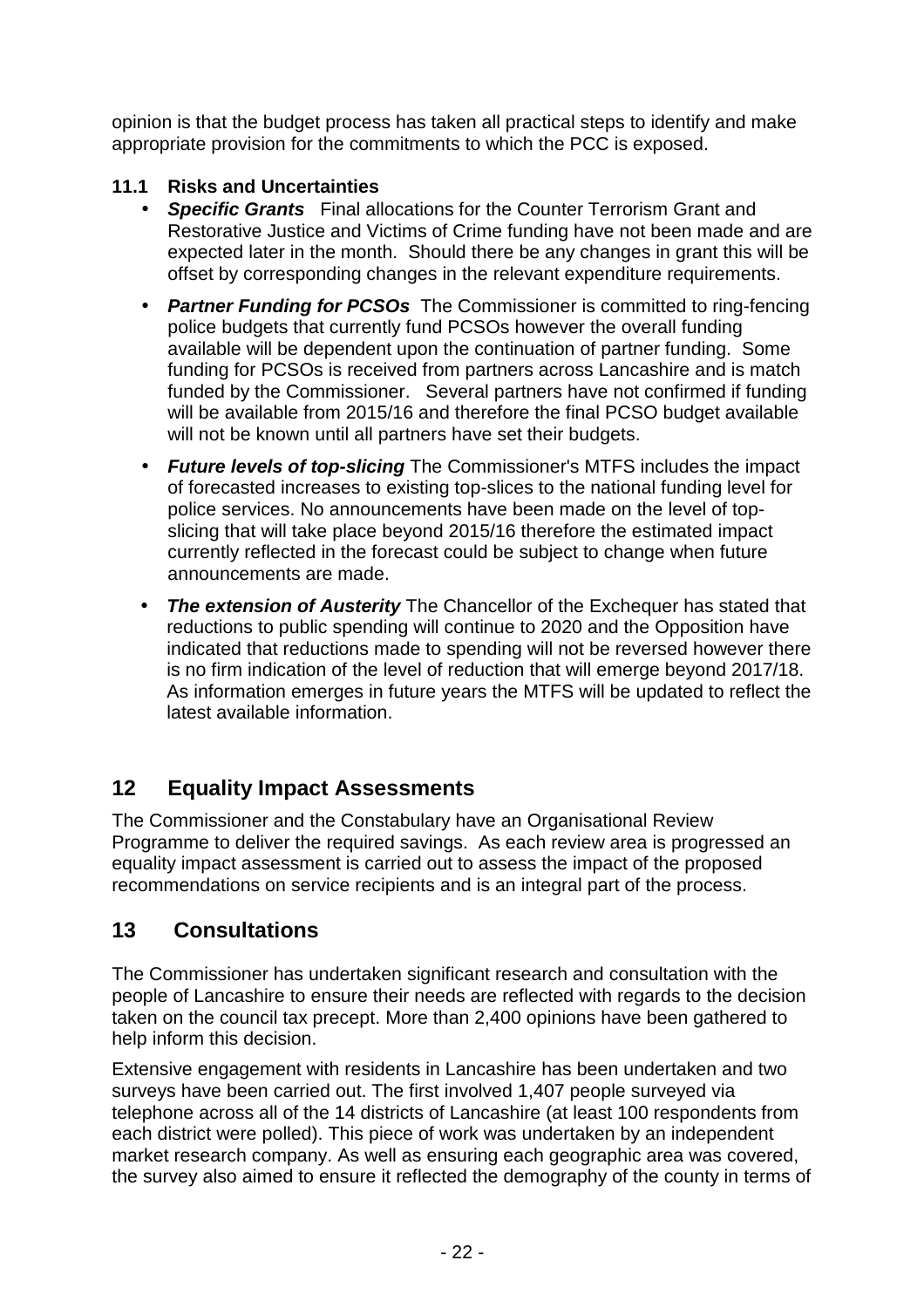the population age. Under 18s were not surveyed as they are not liable for council tax.

The second survey was conducted as part of the PCC's extensive public engagement campaign promoted under the headline - How much are you willing to pay towards policing in 2015/16 2015/16?

This survey was featured in all local press and radio and was heavily promoted on social media throughout December. This featured an opt-in survey to be completed either online or via a leaflet which was available at several libraries and at all 24 Police Public Enquiry Desks throughout Lancashire. Leaflets were handed out at events the Commissioner attended throughout December including four roadshows in shopping centres throughout the county. This approach encouraged a large response rate of more than 1,000 compared to 400 responses gathered last year through face to face events demonstrating a significant growth in engagement through digital channels with majority of our responses coming online.

In each case respondents were asked to choose from three options. These included a precept freeze, a 2% or 6p per week increase and a 5 5% or 15p per week increase in their council tax payments. Respondents were also told how much a raise of these a precept freeze, a 2% or 6p per week increase and a 5% or 15p per week incre<br>in their council tax payments. Respondents were also told how much a raise of t<br>amounts would equate to and its equivalent in funding Police Off numbers. They were also told that a freeze in council tax was likely to attract a council tax freeze grant from Government.

A breakdown of the survey outcomes is included in the graph below:

#### **Overall findings:**

- Independent market research: 82.2% supported an increase with 52.9% favouring an increase of 5%
- Opt-in survey: 69.4% favoured an increase with 51% favouring an increase of 5%. ras likely to attract a<br>ph below:<br>an increase with 52.9%<br>% favouring an increase<br>n indicated 18.5% support
- Regarding a council tax freeze the market research indicated 18.5% support compared to 30.5% in the opt-in survey.
- Over the 2 surveys a total of 75% of participants are in favour of an increase of 2% or more compared to 25% wanting to freeze the council tax.

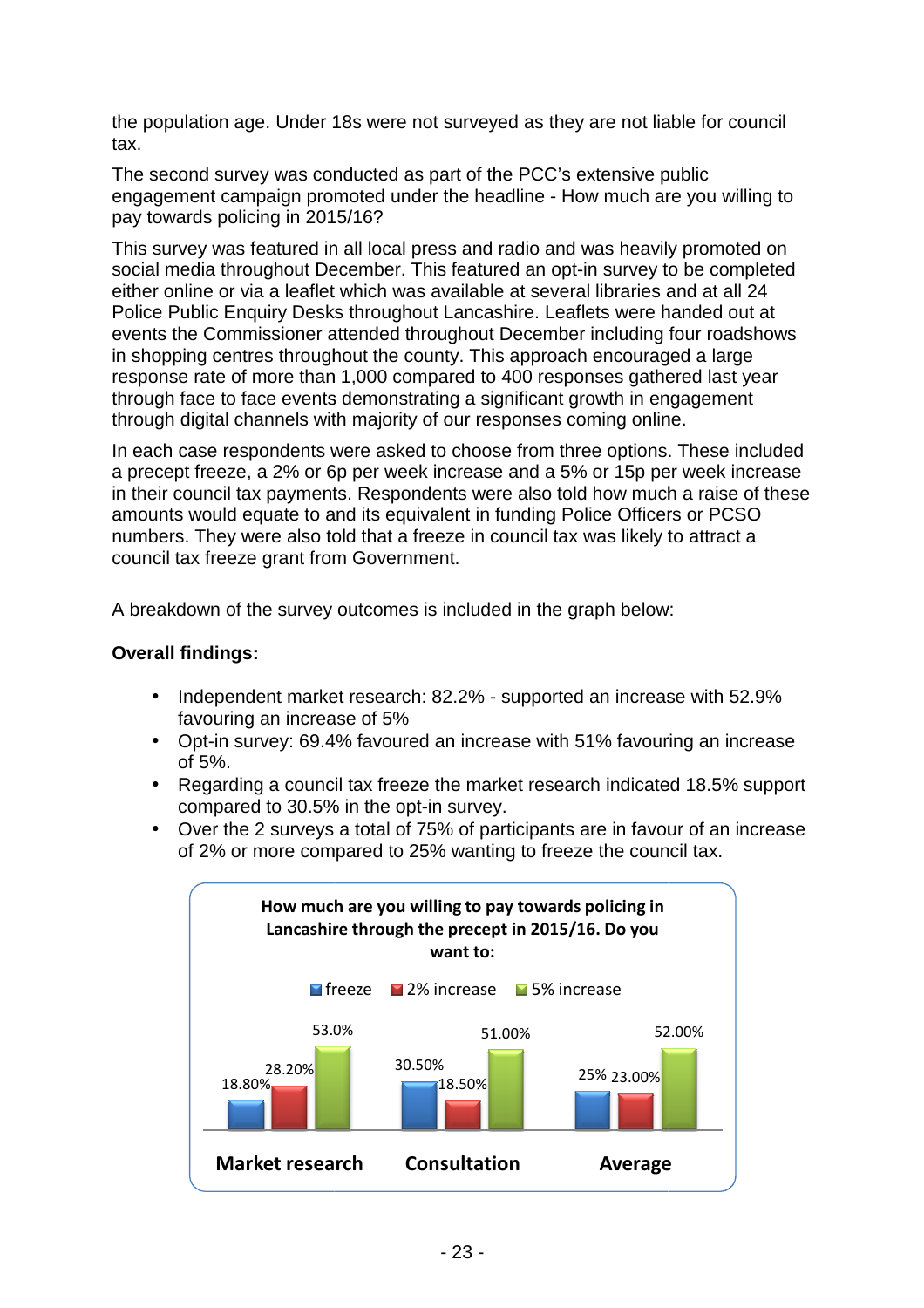The Commissioner and his office have conducted a number of roadshows that have consulted directly with members of the public on council tax proposals.

The Police and Crime panel for Lancashire has also been consulted on the precept proposals.

Close consultation on the preparation of the budget and savings proposals has been carried out with the Chief Constable.

Equality Impact Assessments have been carried out on all of the proposals in order that the impact on the residents of Lancashire can be assessed.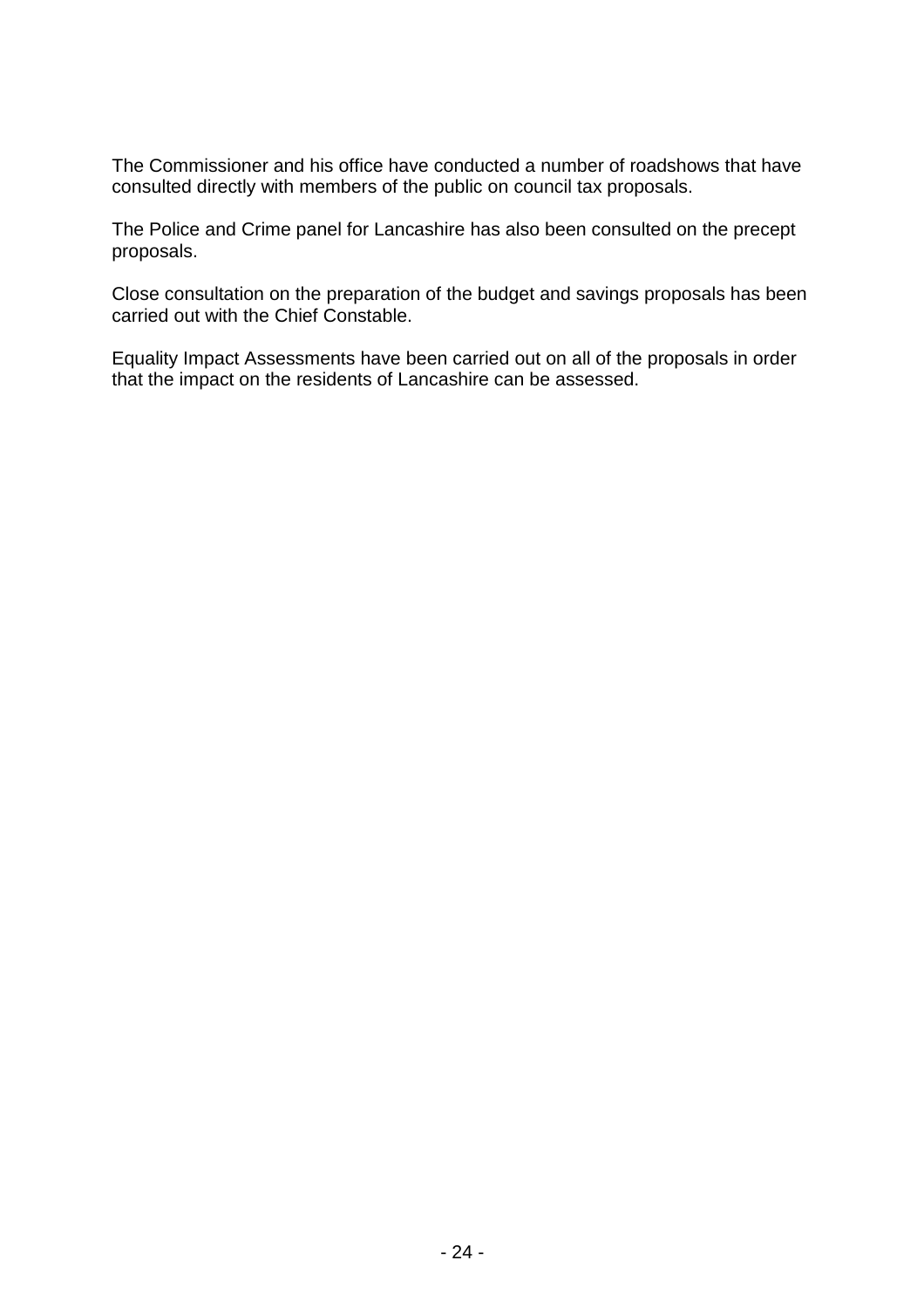#### **Implications**:

#### **Financial Implications**

The financial implications are set out in the report.

#### **Risk management**

The Police and Crime Commissioner has a statutory requirement to set a precept by 1 March 2015, and as part of the process, to consult with the Police and Crime Panel. The Police and Crime Panel has responded to the precept proposal enabling the Commissioner to set the precept before 1 March 2015.

#### **Local Government (Access to Information) Act 1985 List of Background Papers**

Paper Date Date Contact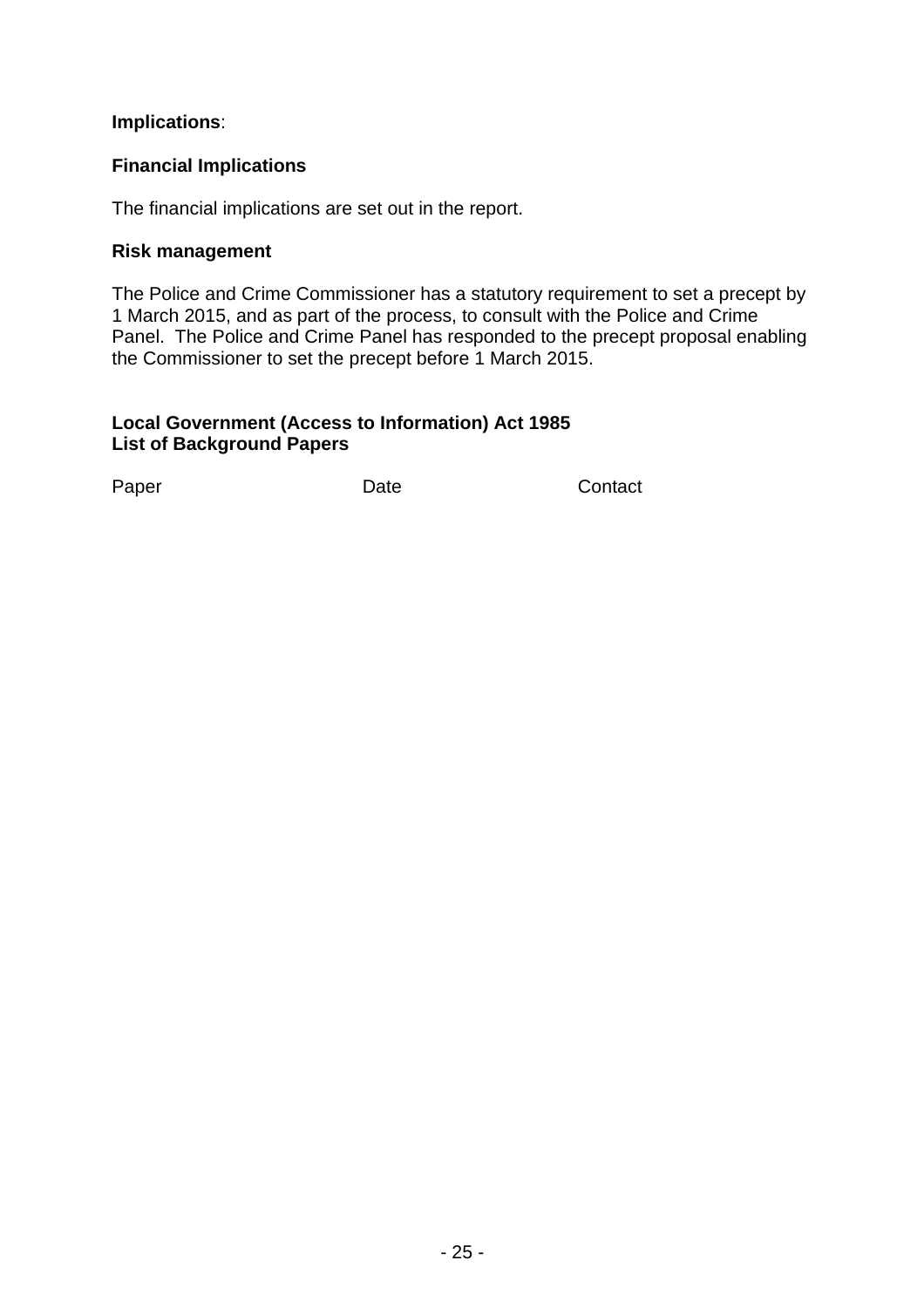# **Police and Crime Commissioner for Lancashire**

#### **2015/16 Budget Requirement and Precept**

1 The Commissioner is asked to approve the net budget requirement for 2015/16 of £258.871m and consequent council tax requirement of £65.303m and Band D Council Tax of £159.06 (1.99% increase from 2014/15) as follows:

|                                       | £m         |
|---------------------------------------|------------|
| 2015/16 Spending Requirement          | 263.408    |
| Less Specific Grant funding           | (4.537)    |
| 2014/15 Net Budget Requirement        | 258.871    |
| <b>Less Government Funding</b>        | (193.568)  |
| <b>Equals Council Tax Requirement</b> | 65.303     |
| Divided by Tax Base                   | 410,555.30 |
| 2015/16 Band D Council Tax            | £159.06    |
| 2014/15 Band D Council Tax            | £155.96    |
| Percentage Increase                   | 1.99%      |

2 On the basis of the above and the fixed ratios between valuation bands set by the Government, the Police and Crime Commissioner for Lancashire's council tax for each valuation would be:

| <b>BAND</b>   | £      |
|---------------|--------|
| Band A        | 106.04 |
| Band B        | 123.71 |
| Band C        | 141.39 |
| Band D        | 159.06 |
| Band E        | 194.41 |
| Band F        | 229.75 |
| <b>Band G</b> | 265.10 |
| Band H        | 318.12 |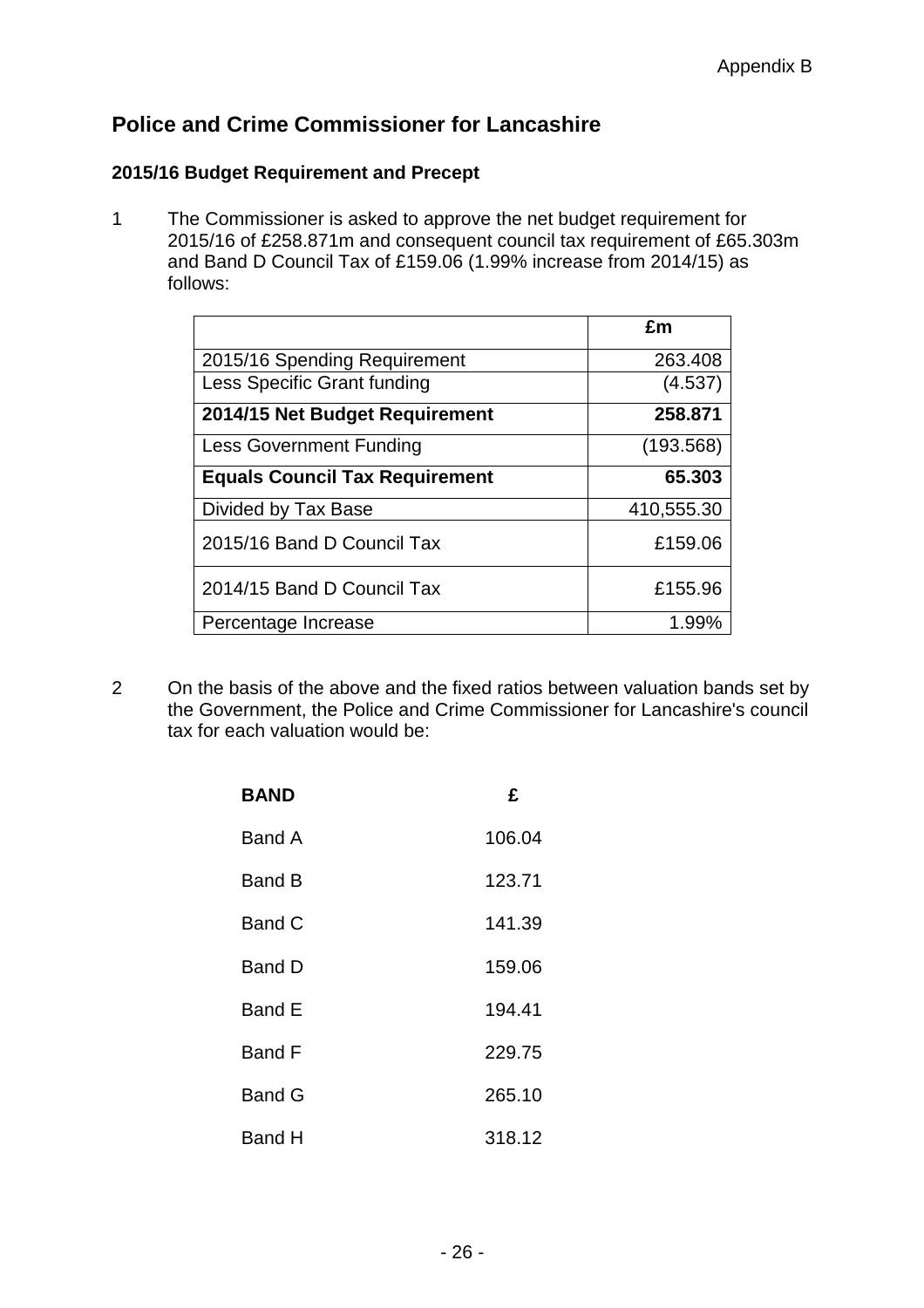3 Based on each district and unitary council's proportion of the total Band D equivalent tax base of 410,555.30, the share of the total Police and Crime Commissioner for Lancashire's precept of £65,302,926 to be levied on each council would be:

| ×,<br>۰. |
|----------|
| . .      |
|          |

|                              | 65,302,926 |
|------------------------------|------------|
| Wyre                         | 5,501,710  |
| West Lancashire              | 5,342,442  |
| South Ribble                 | 5,480,331  |
| Rossendale                   | 3,070,319  |
| Ribble Valley                | 3,452,079  |
| Preston                      | 5,508,089  |
| Pendle                       | 3,597,508  |
| Lancaster                    | 6,123,810  |
| Hyndburn                     | 2,997,327  |
| Fylde                        | 4,497,422  |
| Chorley                      | 5,488,241  |
| Burnley                      | 3,440,468  |
| Blackpool                    | 5,545,786  |
| <b>Blackburn with Darwen</b> | 5,257,394  |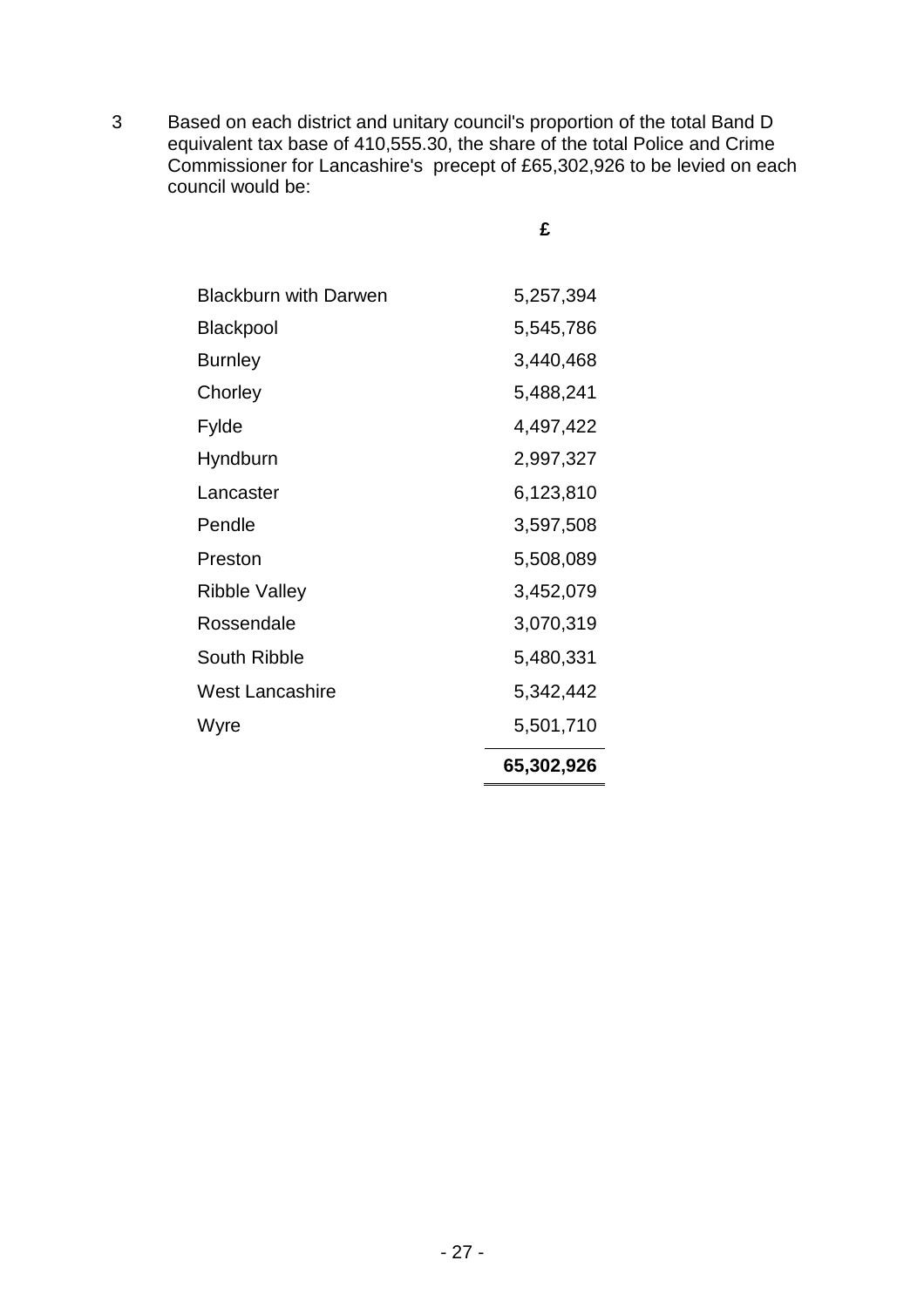# **Capital Investment Programme 2015/16 to 2019/20**

|                                                                                     | 2014/15<br><b>Carried</b><br>forward | 2015/16 | 2016/17 | 2017/18 | 2018/19 | 2019/20 | <b>TOTAL</b> |
|-------------------------------------------------------------------------------------|--------------------------------------|---------|---------|---------|---------|---------|--------------|
|                                                                                     | £m                                   | £m      | £m      | £m      | £m      | £m      | £m           |
| <b>IS/IT Strategy</b>                                                               |                                      |         |         |         |         |         |              |
| Desktop, Mobile Office, Endpoint Replacement/Upgrade Programme                      |                                      | 0.700   | 0.900   | 0.700   | 0.850   | 0.700   | 3.850        |
| Mobile Handheld Smart Device Programme (NEW)                                        |                                      | 1.440   | 1.340   | 1.340   | 1.340   | 1.340   | 6.800        |
| <b>New and Replacement Systems</b>                                                  |                                      |         |         |         |         |         |              |
| Virtual Desktop Infrastructure for Desktops/ Mobile Office/Confidential Environment |                                      | 0.450   | 0.360   | 0.050   | 0.050   | 0.050   | 0.960        |
| <b>Communication Room CCTV</b>                                                      |                                      |         |         |         | 0.120   |         | 0.120        |
| <b>HOLMES 3</b>                                                                     |                                      | 0.050   |         | 0.530   |         |         | 0.580        |
| Electronic Case Files & Custody (NEW)                                               | 0.000                                | 1.400   | 0.600   |         |         |         | 2.000        |
| Sleuth System Replacement (NEW)                                                     |                                      |         | 1.200   | 1.200   | 1.200   | 1.200   | 4.800        |
| Single Front End Search Facility (NEW)                                              |                                      | 0.300   |         |         |         |         | 0.300        |
| Replacement HR System with Fully Integrated System (NEW)                            |                                      | 0.150   | 1.000   |         |         |         | 1.150        |
| Replacement Mileage and Expenses System (NEW)                                       |                                      | 0.100   |         |         |         |         | 0.100        |
| Body Worn Video System                                                              | $-0.018$                             | 0.240   |         | 0.150   | 0.240   |         | 0.612        |
| <b>Total New and Replacement Systems</b>                                            | $-0.018$                             | 2.690   | 3.160   | 1.930   | 1.610   | 1.250   | 10.622       |
| <b>Network Access &amp; Security</b>                                                |                                      |         |         |         |         |         |              |
| Voice and Data Infrastructure Refresh                                               | 0.000                                | 1.250   | 1.100   | 0.900   | 0.800   | 0.800   | 4.850        |
| Telephony System & Infrastructure                                                   | 0.300                                | 0.300   | 0.300   |         |         |         | 0.900        |
| WAN & Encryption Refresh & Network Uplift                                           |                                      | 0.300   | 0.300   |         |         |         | 0.600        |
| Video Conferencing                                                                  | 0.000                                | 0.075   | 0.050   | 0.050   | 0.050   | 0.050   | 0.275        |
| Expansion of Wireless Capability & Internet Resilience                              |                                      | 0.080   | 0.050   |         |         |         | 0.130        |
| Microsoft Enterprise Agreement                                                      |                                      | 0.825   | 0.825   | 0.825   | 0.825   | 0.825   | 4.125        |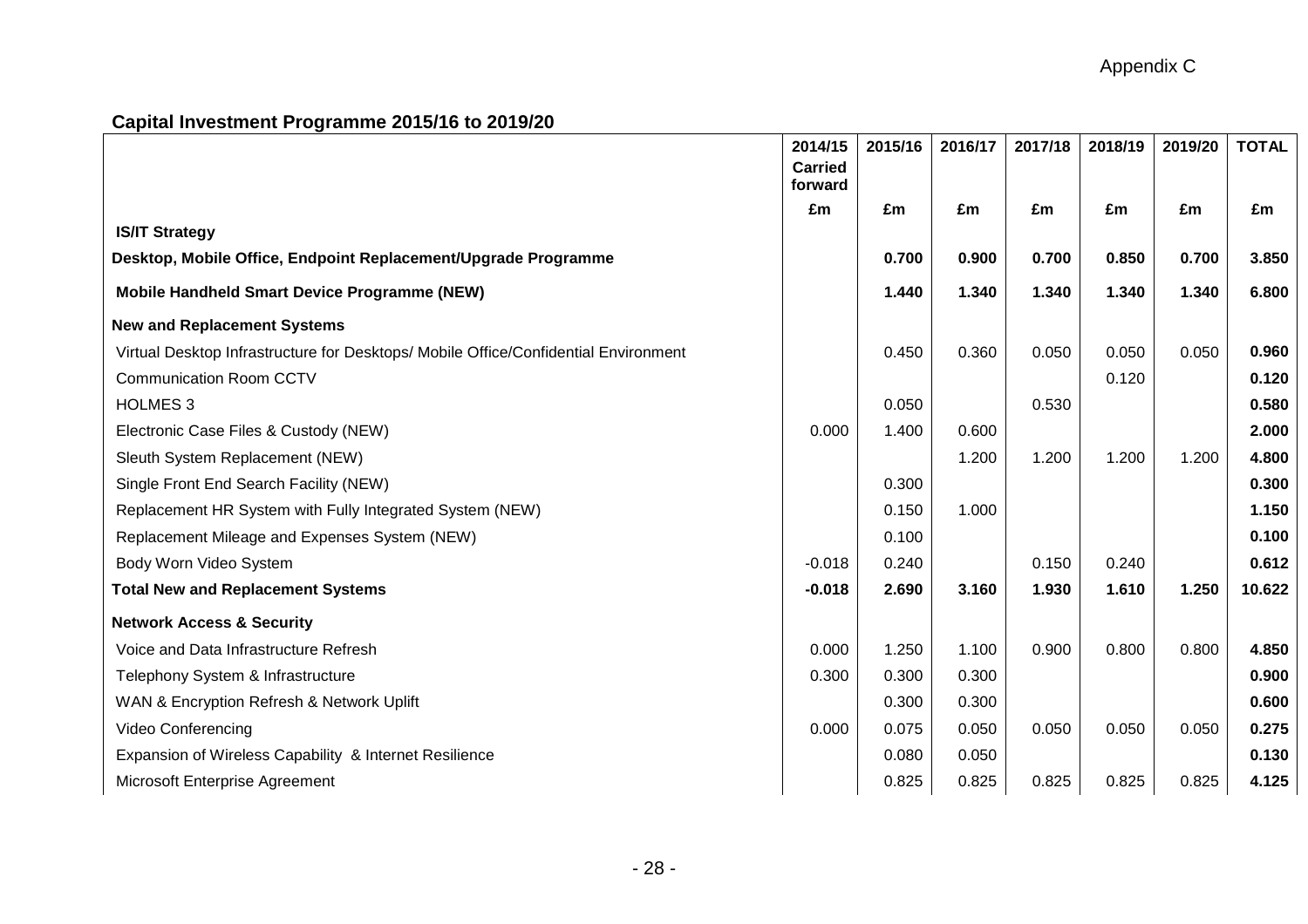| £m<br>0.330<br>0.200<br>0.200<br>0.120<br>0.890 | £m<br>0.330<br>0.050<br>0.150<br>0.075<br>0.080 | £m<br>0.330<br>0.150<br>0.075 | £m<br>0.330<br>0.150 | £m<br>0.330 | £m<br>1.650 |
|-------------------------------------------------|-------------------------------------------------|-------------------------------|----------------------|-------------|-------------|
|                                                 |                                                 |                               |                      |             |             |
|                                                 |                                                 |                               |                      |             |             |
|                                                 |                                                 |                               |                      |             |             |
|                                                 |                                                 |                               |                      |             | 0.050       |
|                                                 |                                                 |                               |                      | 0.150       | 0.800       |
|                                                 |                                                 |                               | 0.075                | 0.075       | 0.500       |
|                                                 |                                                 | 0.080                         | 0.080                | 0.080       | 0.440       |
|                                                 |                                                 |                               |                      |             | 1.260       |
| 0.200                                           |                                                 |                               |                      |             | 0.200       |
|                                                 |                                                 | 0.250                         |                      |             | 0.250       |
| 0.070                                           | 0.050                                           |                               |                      |             | 0.120       |
| 0.250                                           | 0.200                                           | 0.200                         | 0.200                | 0.200       | 1.050       |
| 5.090                                           | 3.560                                           | 2.860                         | 2.510                | 2.510       | 17.200      |
| 9.920                                           | 8.960                                           | 6.830                         | 6.310                | 5.800       | 38.472      |
|                                                 |                                                 |                               |                      |             |             |
| 3.000                                           | 13.000                                          | 2.000                         | 1.000                |             | 20.900      |
|                                                 |                                                 |                               |                      |             | 0.000       |
| 0.500                                           | 0.500                                           | 0.500                         | 0.500                | 0.500       | 2.500       |
|                                                 |                                                 |                               |                      |             | 0.500       |
| 1.000                                           | 1.500                                           | 0.500                         |                      |             | 3.000       |
|                                                 | 15.000                                          | 3.000                         | 1.500                | 0.500       | 26.900      |
|                                                 | 4.500                                           |                               |                      |             |             |